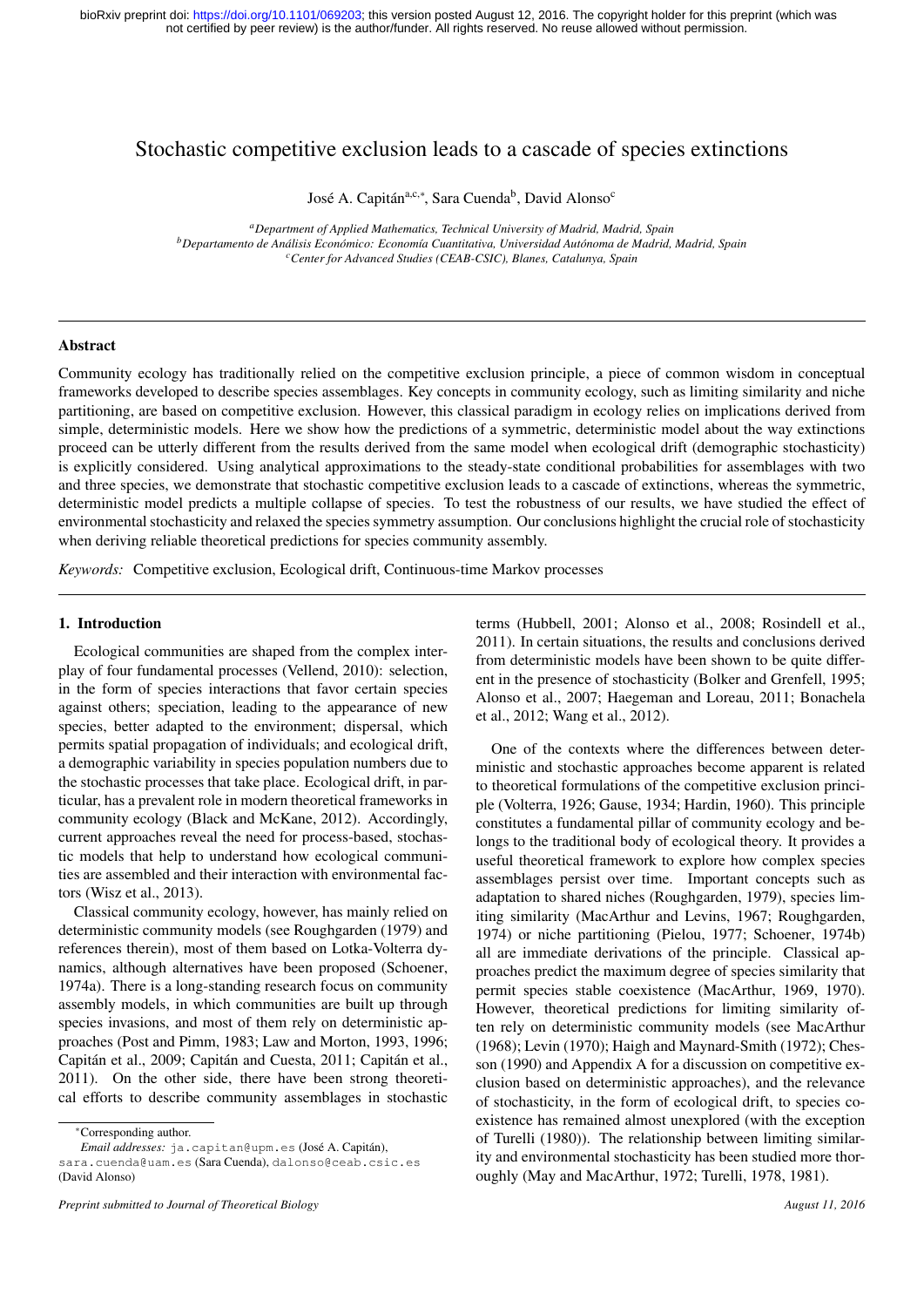Recently, we focused on the influence of ecological drift on the similarity of coexisting species via the competitive exclusion principle (Capitan et al., 2015). In that contribution ´ we showed that, in the presence of ecological drift, the maximum degree of similarity that ensures stable coexistence can be significantly lowered when compared to the corresponding limits to similarity derived from deterministic models. If similarity is interpreted in terms of an interspecific competitive overlap (MacArthur and Levins, 1967; Roughgarden, 1974), stochasticity displaces the deterministic threshold towards lower values of the competitive overlap (Capitán et al., 2015). Thus, when stochasticity is considered, the extinction phenomena caused by competitive exclusion takes place at lower values of the competitive overlap (i.e., species have to be more dissimilar to stably coexist in the presence of ecological drift).

Ecological drift becomes a key process determining species coexistence in aspects other than the maximum similarity of co-occurring species. Beyond a more restrictive threshold in competition induced by ecological drift (which was the main result of Capitán et al. (2015)), we here analyze the influence of demographic stochasticity on the extinction mechanism itself, which in principle can lead to either sequential or grouped extinctions as competition strength increases. For that purpose, we considered a deterministic, Lotka-Volterra model and its stochastic counterpart, both of which treat species interactions symmetrically. Whereas the deterministic model predicts the multiple extinction of all the species in the community but one as competition crosses over a certain threshold, in the presence of demographic stochasticity extinctions proceed progressively, in the form of a cascade, as competition increases. The only difference between both approaches is the explicit consideration of ecological drift in the dynamics. In order to derive our conclusions, we developed convenient analytical approximations to the steady-state configurations of the stochastic system for simple species assemblages formed by two or three species. Such approximations help us to partition the set of feasible population numbers into regions associated to coexistence, or the extinction of one, two, or three species. The steady-state probabilities, when aggregated over those regions, unveil the extinction cascade phenomenon. Our main result reveals overlapping windows in competitive strength, at low values related to configurations where the coexistence of three species is the most probable state, intermediate ranges where it is more likely to observe two-species assemblages, and large competition values for which the most probable state is formed by one species or none. We also studied the transition to the deterministic model when demographic stochasticity tends to zero, and our results reveal an abrupt transition to situations compatible with small stochasticity.

To test the robustness of our conclusions, we replaced demographic stochasticity by environmental stochasticity and confirmed that, although the extinction phenomena are qualitatively different, the extinction cascade persists. We also relaxed the assumption of symmetry to assess the effect of stochasticity on deterministic models that not only predict multiple extinctions, as in the fully symmetric scenario, but also lead to

both progressive and grouped extinctions for fixed competitive strengths. When stochasticity comes into play, however, the stochastic cascade persists and the expected extinction sequence is qualitatively different from its deterministic counterpart. Thus, the predictions of both models are significantly different in generic, non-symmetric scenarios for species interactions.

The paper is organized as follows: in Section 2 we describe both the deterministic and the stochastic frameworks, the latter based on the formulation of Haegeman and Loreau (2011), and show that the deterministic, symmetric model predicts a multiple species extinction. In Section 3 we start by presenting the analytical approximations for a two-species stochastic community model, and we then extend the procedure to a three-species community. These approximations help us to obtain analytical formulae for the critical points of the steady-state, joint probability distribution of the community. Formulae for saddle points are then used to properly define aggregated probabilities of coexistence, or one-, two-, and three-species extinction, which reveal themselves the sequential decline of species driven by ecological drift. After studying the small stochasticity limit and testing the robustness of our results, we conclude the paper with several implications and prospects (Section 4).

### 2. Model description

For the sake of simplicity, in this contribution we will focus on the symmetric version of the deterministic Lotka-Volterra competitive dynamics (see Appendix A),

$$
\dot{x}_i = rx_i \left(1 - \frac{x_i + \rho \sum_{j \neq i} x_j}{K}\right), \qquad i = 1, \dots, S, \tag{1}
$$

where  $x_i$  stands for the population density of species *i* (space is implicitly assumed) and model parameters are uniform and species-independent. Here *r* stands for an intrinsic, speciesindependent growth rate,  $\rho$  measures interspecific competition, *K* represents a carrying capacity, and *S* is the species richness of the community. The dynamics has an interior equilibrium point,  $\hat{\mathbf{x}} = (\hat{x}, \dots, \hat{x})$ , where  $\hat{x} = K/(1 - \rho + \rho S)$ , which is globally stable if and only if  $\rho < 1$  (Hofbauer and Sigmund, 1998; Capitán et al., 2015). In the symmetric scenario, the competitive exclusion principle adopts a very simple formulation (see Appendix A for further details on the general, non-symmetric case). A complete stability analysis of the boundary equilibrium points shows that, for  $\rho > 1$ , all the species become extinct except for just one of them (see Appendix B). As a consequence, competitive exclusion in the symmetric, deterministic model implies the joint extinction of  $S - 1$  species.

We now explicitly incorporate ecological drift (demographic stochasticity) in the symmetric scenario in order to show that species are sequentially displaced in the presence of stochasticity due to competitive exclusion, following a cascade of extinctions, as competition strengthens. A standard way to extend deterministic models to incorporate ecological drift is deeply described in Haegeman and Loreau (2011). The state of the system is described by the vector of population numbers  $n_i$  at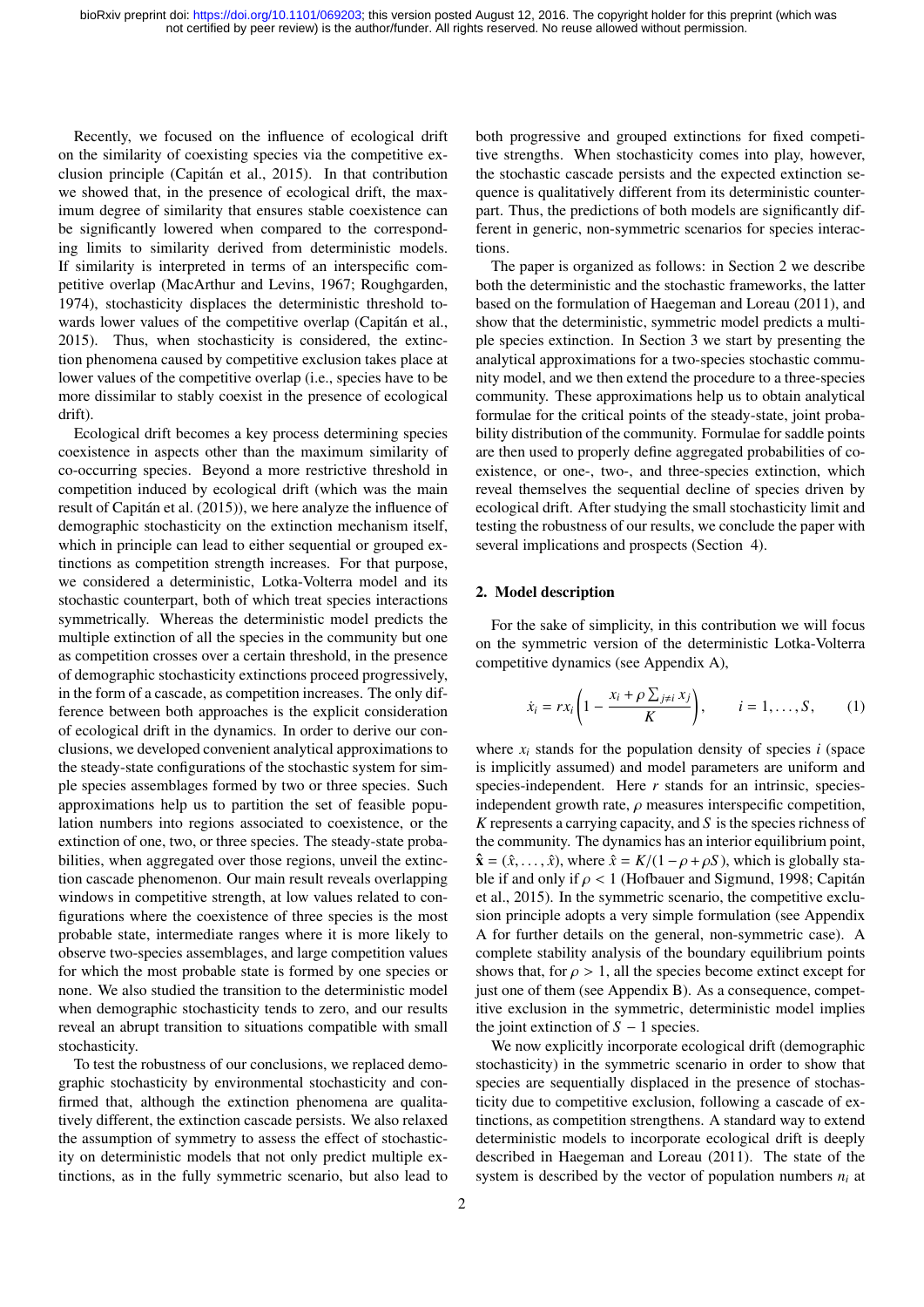time *t*,  $\mathbf{n}(t) = (n_1(t), \ldots, n_s(t))$ . Contrary to the deterministic case, which focuses on population densities  $x_i = n_i/\Omega$ ,  $\Omega$  being a meaningful measure (area, volume) of the system size, here discrete population numbers are considered. The elementary processes that define the stochastic dynamics (local births and deaths, immigration, and competition) are characterized by probability rates that, in the deterministic limit, yield the Lotka-Volterra equations (1). As in Haegeman and Loreau (2011), we choose the following probability rates to model elementary processes:

- 1. Local births (deaths) of species *i* occur at a densityindependent rate  $r^+n_i$  ( $r^-n_i$ ). We adopt the notation  $r =$  $r^+ - r^-$  to represent the net growth rate in the absence of competitors.
- 2. Immigration of a new individual of species *i* takes place at a rate  $\mu$ . Although the deterministic model (1) does not include immigration, dispersal is an important process driving community assembly (Vellend, 2010). In addition, immigration is key for the stochastic process to reach a nontrivial steady-state. We consider here the low-immigration regime, in which the deterministic limit is expected to recover results close to those yielded by Eq. (1), see Capitan´ et al. (2015).
- 3. Intraspecific competition occurs at a density-dependent rate  $rn_i^2/K$ , where *K* represents a species carrying capacity.
- 4. Interspecific competition between species *i* and  $j(i \neq j)$ takes place at a probability  $r\rho n_i n_j/K$  per unit time (it is also a density-dependent rate).

Population vectors  $\mathbf{n}(t)$  belong to the configuration space  $\mathbb{N}^S$ , where  $\mathbb{N} = \{0, 1, 2, \dots\}$ . The elementary processes listed above define a birth-death-immigration stochastic process in continuous time, and the probability  $P(n, t)$  of finding a population vector  $\mathbf{n}(t)$  at time *t* is determined by the master equation,

$$
\frac{\partial P(\mathbf{n},t)}{\partial t} = \sum_{i=1}^{S} \left\{ q_i^+(\mathbf{n} - \mathbf{e}_i) P(\mathbf{n} - \mathbf{e}_i, t) + q_i^-(\mathbf{n} + \mathbf{e}_i) P(\mathbf{n} + \mathbf{e}_i, t) - [q_i^+(\mathbf{n}) + q_i^-(\mathbf{n})] P(\mathbf{n}, t) \right\}.
$$
 (2)

Here  $q_i^+(\mathbf{n}) = r^+n_i + \mu$  is the overall birth rate for species *i*,<br> $q^-(\mathbf{n}) = r^-n_i + rn_i(n_i + q_i)$  is the overall death rate  $q_i^-(\mathbf{n}) = r^- n_i + r n_i (n_i + \rho \sum_{j \neq i} n_j) / K$  is the overall death rate,<br>and  $\mathbf{e}_i = (0, 1, 0)$  is the *i*-th vector of the canonical basis and  $\mathbf{e}_i = (0, \dots, 1, \dots, 0)$  is the *i*-th vector of the canonical basis of  $\mathbb{R}^S$ . Notice the correspondence of these rates with the terms arising in the deterministic model (1) for  $\mu = 0$ . The steadystate probability distribution is obtained by solving the coupled recurrence equation given by the condition  $\partial P(\mathbf{n}, t)/\partial t = 0$ (see Appendix C for details).

Our approach develops analytical approximations for the critical points of the joint probability function, not for the probability itself. For  $S = 1$  the stationary state of the birth-deathimmigration model can be exactly solved in terms of hypergeometric functions (Haegeman and Loreau, 2011). For *<sup>S</sup>* > 1, in the absence of competition ( $\rho = 0$ ) populations are uncorrelated, and the joint probability distribution factors as a product of marginal probabilities, which reduces this case to a onedimensional problem. The fully neutral model ( $\rho = 1$ ) for  $S > 1$ can be solved as well (Haegeman and Loreau, 2011). We cannot find analytically the steady-state distribution for  $S \geq 2$  and  $\rho > 0$ , though. Haegeman and Loreau (2011) devised approximations for this case, but we will follow here a different approach to find analytical formulae for the critical points of the steady-state distribution in the case of small-sized communities.

## 3. Results

In Capitán et al. (2015) we showed numerically that the steady-state distribution for two-species communities presents a maximum at an interior point of the configuration space, as well as two boundary maxima with population vectors of the form  $(n, 0)$  and  $(0, n)$ . This implies that the discrete probability distribution, when extended to be real-valued (by, for instance, cubic spline interpolation), must exhibit by continuity two saddle points located in between the coexistence maximum and the two boundary maxima. These saddle points can be used to conveniently partition the configuration space into regions associated to coexistence, the extinction of one species, or the extinction of two species. In this section we develop analytical approximations that help us to obtain good estimates for the critical points of the joint probability distribution. We use the  $S = 2$ case to illustrate the technique. We then extend the method for three-species assemblages, and use the approximated saddle points to partition the configuration space into regions for coexistence and for the three possible states where extinctions have occurred. The aggregation of the joint probability over those regions unveils the extinction cascade phenomenon.

## *3.1. Critical points for two-species communities*

To estimate the location of the critical points of the joint distribution  $P(n_1, n_2)$  we use that the conditions  $\partial P(n_1, n_2)/\partial n_1$  = 0 and  $\partial P(n_1, n_2)/\partial n_2 = 0$  are equivalent to

$$
\frac{\partial}{\partial n_1} P(n_1|n_2) = \frac{\partial}{\partial n_1} \left( \frac{P(n_1, n_2)}{P(n_2)} \right) = 0,
$$
\n
$$
\frac{\partial}{\partial n_2} P(n_2|n_1) = \frac{\partial}{\partial n_2} \left( \frac{P(n_1, n_2)}{P(n_1)} \right) = 0,
$$
\n(3)

 $P(n_1|n_2)$  being the probability that species 1 has  $n_1$  individuals conditioned to species 2 having  $n_2$  individuals. This means that critical points of the joint distribution  $P(n_1, n_2)$  can also be obtained through conditional probabilities. By fixing  $n_2$ , we just need to evaluate the derivative of  $P(n_1|n_2)$  along the  $n_1$  direction. The same applies under the change  $n_1 \leftrightarrow n_2$ .

#### *3.1.1. Approximated conditional probabilities*

We now approximate  $P(n_2|n_1)$  by  $T(n_2|n_1)$  as follows. For  $S = 2$ , the steady-state distribution satisfies a two-term recur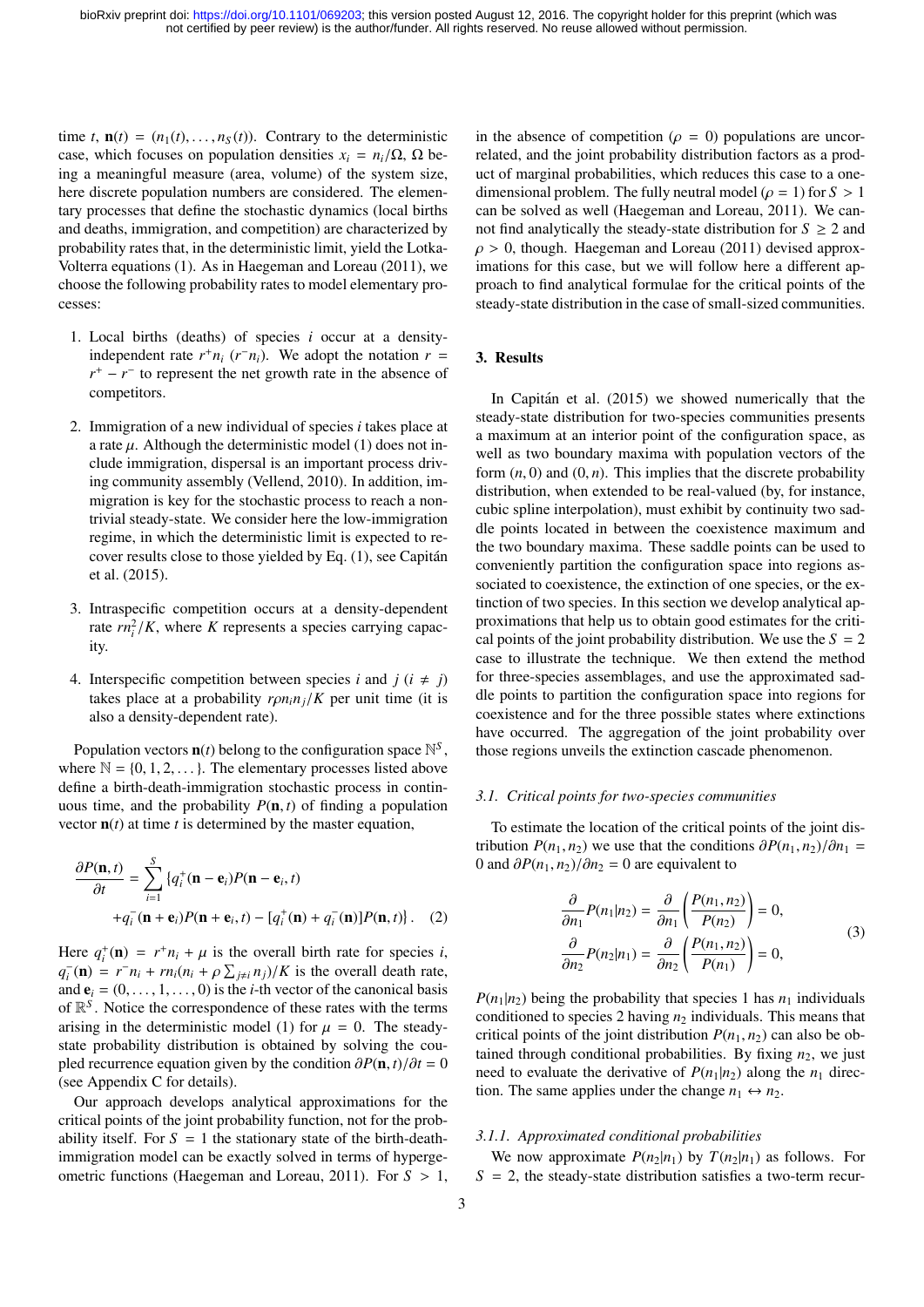rence in population numbers  $n_1$  and  $n_2$ , namely

$$
0 = q_1^+(n_1 - 1, n_2)P(n_1 - 1, n_2) + q_1^-(n_1 + 1, n_2)P(n_1 + 1, n_2)
$$
  
+  $q_2^+(n_1, n_2 - 1)P(n_1, n_2 - 1) + q_2^-(n_1, n_2 + 1)P(n_1, n_2 + 1)$   
-  $[q_1^+(n_1, n_2) + q_1^-(n_1, n_2)] P(n_1, n_2)$   
-  $[q_2^+(n_1, n_2) + q_2^-(n_1, n_2)] P(n_1, n_2).$  (4)

Notice that we are interested in approximating the conditional probability  $P(n_2|n_1)$  where  $n_1$  is fixed. Hence, in the approximation we ignore the terms in Eq. (4) that involve variation of  $n_1$ , and assume that  $n_1$  acts as a fixed parameter in the remaining terms. Thus, the approximated conditional probability  $T(n_2|n_1)$ satisfies

$$
0 = q_2^+(n_1, n_2 - 1)T(n_2 - 1|n_1) + q_2^-(n_1, n_2 + 1)T(n_2 + 1|n_1)
$$
  
- 
$$
[q_2^+(n_1, n_2) + q_2^-(n_1, n_2)] T(n_2|n_1).
$$
 (5)

This expression fulfills a detailed balance condition (Karlin and Taylor, 1975), which yields an approximate one-term recurrence formula in  $n_2$ ,

$$
T(n_2|n_1) = \frac{q_2^+(n_1, n_2 - 1)}{q_2^-(n_1, n_2)} T(n_2 - 1|n_1)
$$
  
= 
$$
\frac{K[\mu + r^+(n_2 - 1)]}{n_2[Kr^- + r(n_2 + \rho n_1)]} T(n_2 - 1|n_1),
$$
 (6)

and leads to an explicit solution in terms of hypergeometric functions, as in Haegeman and Loreau (2011). A symmetric recurrence holds for  $T(n_1|n_2)$ .

#### *3.1.2. Analytical formulae for critical points*

Our next step is to approximate the partial derivative along the  $n_1$  direction by the backwards discrete difference (comparable results are obtained with the forward difference),

$$
\frac{\partial}{\partial n_1} P(n_1|n_2) \approx \frac{\partial}{\partial n_1} T(n_1|n_2) \approx T(n_1|n_2) - T(n_1 - 1|n_2). \quad (7)
$$

Similarly,

$$
\frac{\partial}{\partial n_2} P(n_2|n_1) \approx T(n_2|n_1) - T(n_2 - 1|n_1). \tag{8}
$$

Eq. (6) allows us to write the system for the critical points of the two-dimensional joint-probability surface,  $\partial P(n_1|n_2)/\partial n_1$  =  $\partial P(n_2|n_1)/\partial n_2 = 0$ , as

$$
n_1^2 + \rho n_1 n_2 - Kn_1 + K\alpha = 0,
$$
  
\n
$$
n_2^2 + \rho n_1 n_2 - Kn_2 + K\alpha = 0,
$$
\n(9)

where  $\alpha = (r^+ - \mu)/r$ . Solving the quadratic system yields<br>the following estimates for the interior critical points:  $M_1$ the following estimates for the interior critical points:  $M_1$  =  $(m_+, m_+)$ , which can be either a local maximum or a saddle point depending on the value of  $\rho$  (see below), and the local minimum  $M_2 = (m_-, m_-)$ , where

$$
m_{\pm} = \frac{K}{2(1+\rho)} \left( 1 \pm \sqrt{1 - \frac{4\alpha(1+\rho)}{K}} \right),\tag{10}
$$

and two (symmetrical) saddle points  $Q_1 = (s_+, s_-)$  and  $Q_2 =$ (*s*<sup>−</sup>, *<sup>s</sup>*+), where

$$
s_{\pm} = \frac{K}{2} \left( 1 \pm \sqrt{1 - \frac{4\alpha}{K(1 - \rho)}} \right). \tag{11}
$$

To test the goodness of these analytical approximations, critical points of the exact probability distribution are determined numerically by extending the discrete distribution  $P(n_1, n_2)$  to be a real-valued function using cubic spline interpolation both in the  $n_1$  and  $n_2$  directions. We then solve numerically the system  $\partial P(n_1, n_2)/\partial n_1 = \partial P(n_1, n_2)/\partial n_2 = 0$ , using analytical predictions as initial guesses for iterative root finding. The Hessian matrix decides whether a given point is a local maximum, a local minimum or a saddle point. We find that the critical points are in excellent agreement with the analytical formulae above (see Fig. 1a, in which we plot the coordinates of each critical point calculated both analytically and numerically).

For  $\rho < \rho_c$ , with

$$
\rho_{\rm c} = 1 - \frac{4\alpha}{K} = 1 - \frac{4(r^+ - \mu)}{Kr},\tag{12}
$$

the analysis of the Hessian matrix reveals that  $M_1$  is a (coexistence) local maximum. For  $\rho = \rho_c$ , saddle points  $Q_1$  and  $Q_2$ coincide with  $M_1$  and, for  $\rho > \rho_c$ ,  $M_1$  transforms into a saddle point and the former saddle points  $Q_1$  and  $Q_2$  (cf. Eq. (11)) no longer exist. Moreover, when  $\rho > K/4\alpha - 1$ , all interior critical points (10) become complex and the only persistent maxima are those located at the boundary.

There are four critical points at the boundary, which can be approximated using Eq. (6) for  $n_1 = 0$ , resulting in two local maxima  $[(b_+, 0), (0, b_+)]$  and two local minima  $[(b_-, 0), (0, b_-)]$ , where

$$
b_{\pm} = \frac{K}{2} \left( 1 \pm \sqrt{1 - \frac{4\alpha}{K}} \right). \tag{13}
$$

Observe that the non-zero coordinates of the local maxima (minima) coincide with those of the interior maximum (minimum) for  $\rho = 0$ .

### *3.2. Critical points for three-species communities*

The method proposed in the previous subsection can be fully extended to the case of a three-species community. Critical points are obtained by approximating conditional probabilities  $P(n_1|n_2, n_3)$  and taking discrete derivatives with respect to the first argument. As before, we consider the three-term recurrence relation that fulfills the joint distribution  $P(n_1, n_2, n_3)$  and ignore the terms that involve variation in population numbers  $n_2$  and  $n_3$ . Under this approximation, the steady-state condition reduces to

$$
0 = q_1^+(n_1 - 1, n_2, n_3)T(n_1 - 1|n_2, n_3)
$$
  
+  $q_1^-(n_1 + 1, n_2, n_3)T(n_1 + 1|n_2, n_3)$   
-  $[q_1^+(n_1, n_2, n_3) + q_1^-(n_1, n_2, n_3)]T(n_1|n_2, n_3).$  (14)

Due to detailed balance, the approximate conditional probabilities  $T(n_1|n_2, n_3)$  satisfy the one-term recurrence relation

$$
K\left[\mu + r^+(n_1 - 1)\right]T(n_1 - 1|n_2, n_3) =
$$
  
\n
$$
n_1\left[Kr^- + rn_1 + r\rho(n_2 + n_3)\right]T(n_1|n_2, n_3).
$$
 (15)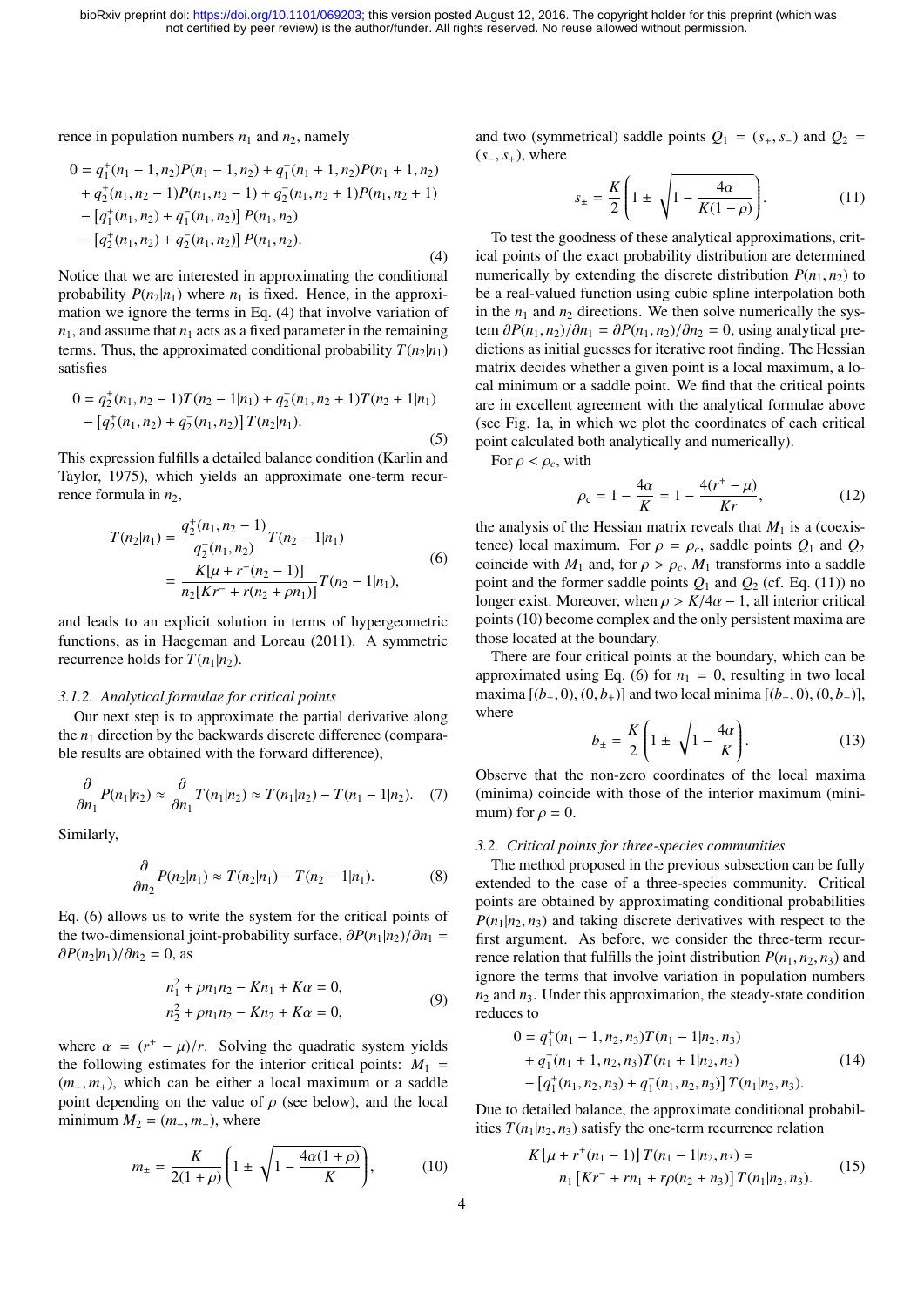

Figure 1: (a) Coordinates of the critical points for *<sup>S</sup>* <sup>=</sup> <sup>2</sup> as a function of ρ. They were calculated using the exact steady-state distribution (symbols) as well as the approximations given by Eqs. (10) and (11) (lines). Once the coexistence maximum  $M_1 = (m_+, m_+)$  and the two saddle points  $Q_i = (s_+, s_{\mp})$  (*i* = 1, 2) coalesce,  $M_1$ becomes a saddle point (there is no longer a coexistence maximum). Model parameters are  $r^+ = 50$ ,  $r^- = 35$ ,  $\mu = 1$ ,  $K = 25$ . (b) Coordinates of the critical points coincide the former maximum for a three-species communi for a three-species community (symbols), compared with theoretical approximations (17) and (19). When the two saddle points coincide, the former maximum becomes a saddle point. Parameter values are the same as in panel (a). Panels (c)-(d) check the accuracy of our approximations for other set of parameter values, namely  $r^+ = 10$ ,  $r^- = 7.5$ ,  $\mu = 0.1$ , and  $K = 25$ . As before, (c) represents the coordinates of the critical points for  $\overline{S} = 2$  and (d) for  $\overline{S} = 3$ .

Repeating for  $S = 3$  the procedure devised to estimate the coordinates of the critical points leads to the set of quadratic equations

$$
n_1^2 + \rho n_1(n_2 + n_3) - Kn_1 + K\alpha = 0,
$$
  
\n
$$
n_2^2 + \rho n_2(n_1 + n_3) - Kn_2 + K\alpha = 0,
$$
  
\n
$$
n_3^2 + \rho n_3(n_1 + n_2) - Kn_3 + K\alpha = 0,
$$
\n(16)

which yields 8 interior critical points, 6 of which are saddle points, and the remaining two points are a local minimum and, as in  $S = 2$ , a point that is a maximum or a saddle point depending on  $\rho$ . Explicit expressions for their coordinates are given below. For the sake of comparison we have also calculated critical points using the exact joint distribution  $P(n_1, n_2, n_3)$ , see Fig. 1b.

The coordinates for the interior critical points are: on the one hand,  $M_1 = (m_+, m_+, m_+)$  and  $M_2 = (m_-, m_-, m_-)$ , where

$$
m_{\pm} = \frac{K}{2(1+2\rho)} \left( 1 \pm \sqrt{1 - \frac{4\alpha(1+2\rho)}{K}} \right). \tag{17}
$$

Both solutions turn out to be complex when

$$
\rho > \frac{1}{2} \left( \frac{K}{4\alpha} - 1 \right). \tag{18}
$$

On the other hand, six interior critical points appear at points  $Q_i$ ,  $i = 1, \ldots, 6$ , where  $Q_1 = (t_+, t_+, s_-)$  and  $Q_2$ ,  $Q_3$  are obtained as the exclic permutations of the entries of  $Q_1$ , whereas tained as the cyclic permutations of the entries of  $Q_1$ , whereas  $Q_4 = (t_-, t_-, s_+)$  and the entries of  $Q_5$  and  $Q_6$  are the cyclic permutations of that of *Q*4, with

$$
t_{\pm} = \frac{K}{2(1+\rho)} \left( 1 \pm \sqrt{1 - \frac{4\alpha(1+\rho)}{K(1-\rho)}} \right),
$$
  

$$
s_{\pm} = \frac{K}{2} \left( 1 \pm \sqrt{1 - \frac{4\alpha(1+\rho)}{K(1-\rho)}} \right).
$$
 (19)

Both  $s_{\pm}$  and  $t_{\pm}$  are real whenever  $\rho \leq \rho_c$ , where

$$
\rho_{\rm c} = \frac{1 - 4(r^+ - \mu)/Kr}{1 + 4(r^+ - \mu)/Kr}.
$$
\n(20)

In spite that Eqs. (17) and (19) have been obtained using an approximate form for conditional probabilities, the numerical calculation of the critical points using the actual distribution is in very good agreement with these approximations (see Fig. 1b). For  $\rho < \rho_c$ ,  $M_1$  is classified as a local maximum. At  $\rho = \rho_c$ all saddle points and  $M_1$  coalesce in a single point. For  $\rho > \rho_c$ , however,  $M_1$  becomes a saddle point, as can be checked numerically with the Hessian matrix.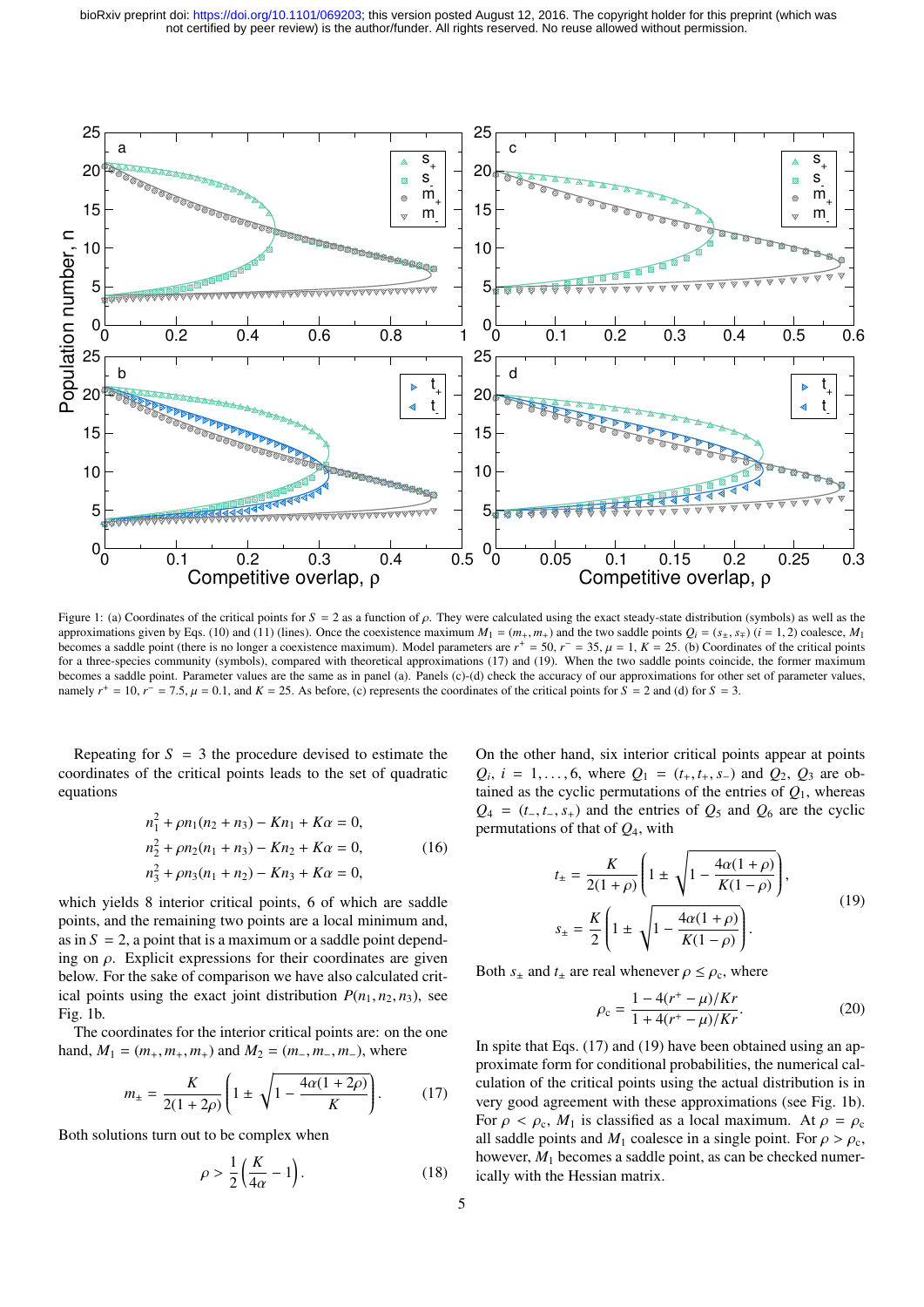not certified by peer review) is the author/funder. All rights reserved. No reuse allowed without permission. bioRxiv preprint doi: [https://doi.org/10.1101/069203;](https://doi.org/10.1101/069203) this version posted August 12, 2016. The copyright holder for this preprint (which was



Figure 2: Partitioning of the configuration space  $\mathbb{N}^2$  for  $S = 2$  species for (from left to right)  $\rho = 0.2$ ,  $\rho = 0.35$ ,  $\rho = 0.45$  and  $\rho = 0.6$ ; remaining parameters are  $r^+ = 50$   $r^- = 27$ ,  $\mu = 1$  and  $K = 50$ . T *r*  $+\epsilon$  = 50,  $r = 27$ ,  $\mu = 1$ , and  $K = 50$ . The smaller coordinates of the two saddle points (used to draw white lines) are used to partition the space into regions second to convict the smaller coordinates which contains t associated to coexistence (central square), one-species extinction (the two rectangles which contain the boundary maxima) and two-species extinction (the small square that contains the origin). As competition increases, the coexistence maximum approaches to the origin, and saddle points become closer to the maximum.

Boundary maxima are of the form  $(n, n, 0)$ ,  $(n, 0, 0)$  —and their cyclic permutations. The non-zero coordinates of the former are equal to that of the coexistence maximum *M*<sup>1</sup> obtained for 2 species, see Eq. (10); the non-zero entries of the latter are the same as the boundary maxima for  $S = 2$ , see Eq. (13).

#### *3.2.1. Configuration-state partitioning*

For  $S = 2$  potential species, a simple way to divide the configuration space is to use saddle points. Fig. 2 depicts steadystate distributions for increasing competitive overlap as well as the location of saddle points. A natural partitioning should relate configurations around the coexistence maximum to species coexistence, and states near the boundary maxima to configurations close to one-species extinction. As Fig. 2 shows, saddle points discriminate with accuracy the configurations that can be associated to coexistence from those that can be related to onespecies extinction. According to the coordinate (*s*−) that closest to the boundary (cf. Eq.  $(11)$ ), the partitioning results as:

- 1.  $0 \le n_i < s_$  for  $i = 1, 2$ . This square is associated with full extinction.
- 2.  $0 \le n_1 < s_-, n_2 > s_-$  or  $0 \le n_2 < s_-, n_1 > s_-$ . These two rectangles are associated with the extinction of one species, since configurations are close to extinction in the form  $(n, 0)$  or  $(0, n)$ .
- 3.  $n_i > s_$  for  $i = 1, 2$ . The rest of the configuration space puts together states that can be associated to coexistence.

Note that, strictly speaking, there will be configurations where both  $n_1, n_2 > 0$  are classified as one- or two-species extinction states. The classification here is meant to separate configurations that are close to boundary maxima in which one or two species are extinct from those that can be associated to coexistence, in which species populations are far from being extinct.

The partitioning for three-species communities simply generalizes the  $S = 2$  case. Again, each saddle point has a coordinate close to the boundary (cf. *s*<sup>−</sup> and *t*<sup>−</sup> in Eq. (19)). Note also that *<sup>s</sup>*<sup>−</sup> <sup>&</sup>gt; *<sup>t</sup>*−. Taking this fact into account, saddle points divide the

configuration space  $\mathbb{N}^3$  into several regions, which have been depicted in Fig. 3:

- 1.  $0 \le n_i < t_$  for  $i = 1, 2, 3$ . This cube is associated with the extinction of the three species (since the origin belongs to this region).
- 2.  $0 \le n_i < t_$  for  $i = 1, 2$  and  $n_3 > t_-$  (and the two remaining combinations). These three parallelepipeds are associated with the extinction of two species, because boundary maxima of the form  $(n, 0, 0)$  —and its cyclic permutations are situated inside this volume, as well as other population configurations close to two-species extinctions.
- 3.  $n_i > s_$  for  $i = 1, 2, 3$ . This cube contains the interior maximum and is therefore associated with the coexistence of the three species.
- 4. The remaining volume of the configuration space, where boundary maxima of the form  $(n, n, 0)$  —and its cyclic permutations— are located, is associated with the extinction of one species.

The configuration-state partitioning slightly differs from the general case when saddle points have coalesced. If  $\rho > \rho_c$ , the point  $M_1 = (m_+, m_+, m_+)$  is classified as the only saddle point. Based on its coordinates, the configuration space is partitioned as follows:

- 1.  $0 \le n_i < m_+$  for  $i = 1, 2, 3$ . This cube is associated with full extinction.
- 2.  $0 \le n_i < m_+$  for  $i = 1, 2$  and  $n_3 > m_+$  (and the two remaining combinations). These three parallelepipeds are associated with the extinction of two species.
- 3.  $n_i > m_+$  for  $i = 1, 2, 3$ . This cube is associated with coexistence configurations.
- 4. The remaining volume of the configuration space is related to the extinction of one species.

The same partitioning applies for the  $S = 2$  case when only a single saddle point remains.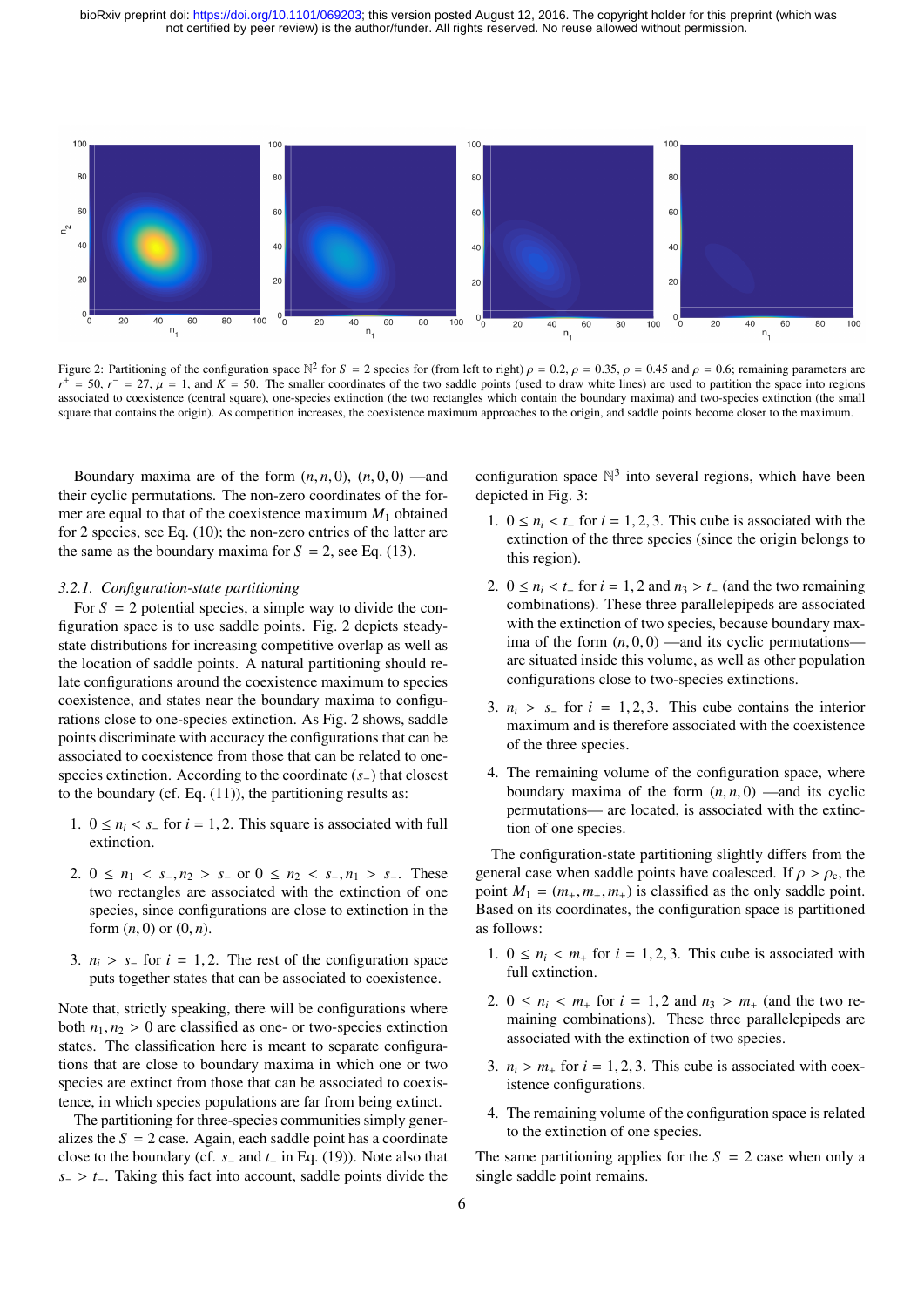

Figure 3: Partition of the configuration space  $\mathbb{N}^3$  for  $S = 3$  potential species. To ease visualization, we have separated  $\mathbb{N}^3$  into four regions according to saddle points: black circles denote points  $Q_1$ ,  $Q_2$  and  $Q_3$ , whereas white squares represent saddle points *Q*4, *Q*<sup>5</sup> and *Q*6. The latter are used to define regions for complete (red) and two-species extinctions (blue), and the former determine the coexistence volume (green) and the one-species extinction region (yellow). The (green) cube has been displaced vertically to facilitate visualization.

#### *3.3. Extinction cascade*

Saddle points of the joint probability distribution have allowed us to establish a natural partitioning into regions associated to coexistence (containing the coexistence maximum) and to the extinction on one, two, or three species (containing the corresponding boundary maxima), see Fig. 3. Over these regions we aggregate the joint distribution  $P(n_1, n_2, n_3)$ , calculated numerically as described in Appendix C, to define the overall probability of coexistence,

$$
P_{\rm c} = \sum_{n_1, n_2, n_3 > s_-} P(n_1, n_2, n_3),\tag{21}
$$

the probability of three-extinct species configurations,

$$
P_3 = \sum_{n_1, n_2, n_3 < t_-} P(n_1, n_2, n_3),\tag{22}
$$

and the probability of two-extinct species, which by symmetry over cyclic permutations of  $(n_1, n_2, n_3)$  can be expressed as

$$
P_2 = 3 \sum_{n_1, n_2 < t.} \sum_{n_3 > t.} P(n_1, n_2, n_3). \tag{23}
$$

The probability of one-extinct species,  $P_1$ , is obtained from the normalization condition  $P_c + P_1 + P_2 + P_3 = 1$ . Fig. 4 shows these aggregated probabilities as a function of  $\rho$  for two sets of model parameters. In the first case, the coexistence probability is almost one for low values of the competitive overlap and, as  $\rho$  increases, at some point the probability declines rapidly. At the same time, the probabilities of one and two extinct species begin to increase. Note that, once the threshold  $\rho_c$  has been crossed over, the most probable state consists of a single, extant species, and the probability of coexistence becomes negligible.

In the second case, corresponding to a larger value of the mortality rate  $r^-$ , the threshold  $\rho_c$  at which the coexistence max-<br>imum *M*, transforms into a saddle point becomes smaller. The imum *M*<sup>1</sup> transforms into a saddle point becomes smaller. The probability of coexistence rapidly declines as  $\rho$  increases and, in addition, there is a non-negligible probability of complete extinction. Remarkably, Fig. 4b shows that, for smaller values of the carrying capacity, coexistence is not the only possible state even at  $\rho = 0$ . This puts a practical limit to the maximum number of coexisting species which does have a deterministic counterpart —recall that, due to global stability, the deterministic model permits the packing of an arbitrary number of species for  $\rho < 1$ .

Contrary to the deterministic prediction that *S* −1 extinctions take place abruptly as  $\rho$  increases (Appendix B), Fig. 4 shows that ecological drift induces a sequential cascade of extinctions, in which states with a larger number of extinct species are more prone to be observed as the competitive overlap increases.

An important remark is on purpose here. The cascade of extinction we have just described has nothing to do with the degree of synchronicity in which extinctions take place along time, i.e., the term "cascade" does not refer here to a sequential extinction in time. In particular, the symmetric, deterministic model leads in general to asynchronous extinctions. The stochastic phenomenon analyzed in this contribution refers to the progressive extinctions that occur as competitive strength increases.

## *3.4. Limit of small demographic stochasticity*

In the absence of stochasticity, the deterministic model predicts the extinction of *S* − 1 species once the threshold in competition  $\rho = 1$  is crossed over. In the stochastic case, the extinction threshold is pushed to smaller values of competitive strength (Capitán et al., 2015), and the probabilities of configurations with one or more extinct species are non-zero in overlapping windows of competition. These two scenarios only differ on the presence or absence of demographic stochasticity, but lead to significantly different outcomes. Therefore, incorporating demographic stochasticity appears to be very relevant in the dynamics of ecological community models.

In order to evaluate the importance of demographic stochasticity, we have tried to quantify the difference between these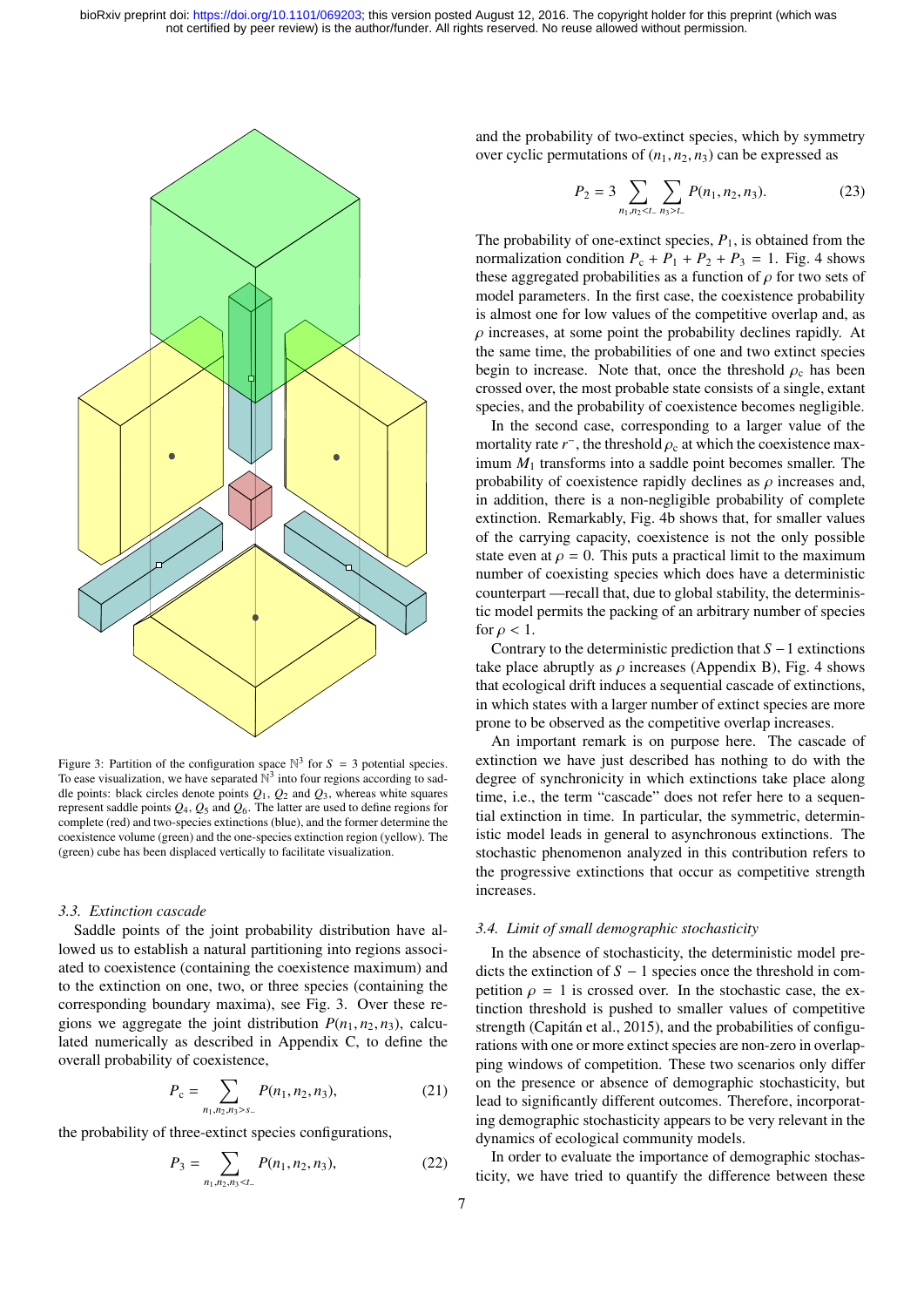

Figure 4: (a) Stochastic extinction cascade. The panel shows the dependence of aggregated probabilities over the regions determined by the critical points as a function of competitive overlap *ρ*. Parameter values are  $S = 3$ ,  $r^+ = 50$ ,  $r^- = 10$ ,  $K = 25$ , and  $\mu = 1$ . Although initially the three species coexist, at intermediate values of *o* the most probable state is formed by values of  $\rho$  the most probable state is formed by only two extant species. For large competition values the most likely configuration comprises a single extant species. A vertical, dashed line marks the value  $\rho_c$  (cf. Eq. (20)) at which the probability of coexistence is negligible. (b) Same as panel a but for a higher intrinsic mortality rate,  $r^2 = 35$ . In this case, the aggregated probability of complete extinction is non-negligible even for  $\rho = 0$ . Aggregated probability for one-extinct<br>species configurations starts declining and at the same species configurations starts declining and, at the same time, the two-extinct species configurations become more likely as  $\rho$  increases. Close to  $\rho = 1$  the system alternates most of the time between a single-species state or a completely extinct community. The vertical, dashed line marks the threshold  $\rho_c$ . The dot-dashed line shows the value given by Eq. (18), at which the two critical points *M*<sub>1</sub> and *M*<sub>2</sub> no longer exist. Finally, a dotted, vertical line marks the value ( $\rho = K/4\alpha - 1$ , see Section 3.1) at which the boundary maxima of the form  $(n, n, 0)$ —and permutations— no longer exist.

two scenarios as stochasticity decreases. To do so, we have studied the limit of small stochasticity, in which the deterministic model is to be recovered. As shown below, the transition to the small-stochasticity scenario is abrupt, hence incorporating demographic stochasticity to community models should be strongly considered.

Since fluctuations are expected to decrease as population size increases (see Appendix D), the small-stochasticity limit is equivalent to the limit of large population sizes, so we have repeated the analysis by increasing the carrying capacity at fixed  $\rho$ . We have quantified the intensity of demographic noise by the coefficient of variation of population abundances,  $v = \frac{\sigma_n}{\langle n \rangle}$ ,  $\sigma_n$  being the standard deviation of population numbers and  $\langle n \rangle$ the average value. As shown in Appendix D, when  $K \gg 1$  then  $\sigma_n \sim K^{1/2}$  and  $\langle n \rangle \sim K$ , so *ν* tends to zero in the limit of large population sizes. From the numerical point of view to get close population sizes. From the numerical point of view, to get close to the deterministic scenario we would have to choose a carrying capacity value such that the average  $\langle n \rangle$  is large enough compared to the variability in populations. In practice, we will assume that the system is close to a low-noise regime when the actual coefficient of variation, obtained though the joint probability distribution of the stochastic model calculated numerically, is close to that obtained by a Gaussian approximation of the joint distribution valid in the limit  $K \gg 1$  (see Appendix D). Note that, for the Gaussian approximation to be valid, the coexistence, interior maxima must be located far away from the boundaries, so that the joint probabilities associated to all of extinction states are negligible.

The results of this analysis are summarized in Fig. 5. For low levels of stochasticity, the numerical coefficient of variation and the analytical approximation, Eq. (D.8), remain close to each other. For the corresponding values of  $K$ , the probability of coexistence is almost equal to one (as in the deterministic scenario). However, as  $\nu$  increases (i.e., the carrying capacity *K* decreases), the probability that one species becomes extinct grows sharply and, at the same time, the probability of coexistence starts declining. As the variability in population sizes augments, overlapping windows for the likelihood of progressive extinctions arise. The transition to situations where low demographic stochasticity operates is, therefore, abrupt.

Note that the cascade obtained in Fig. 5b,d as a function of noise can be immediately translated into a cascade in carrying capacity (for fixed  $\rho$ ). This reinforces our conclusion, since the extinction cascade phenomenon also occurs when other model parameter  $(K)$  varies. It is presumably the relative balance between  $\rho$  and  $K$  that determines the subspace of the parameter space for which extinctions start appearing.

#### *3.5. Evaluating the role of environmental stochasticity*

In order to test the robustness of our main result against different sources of noise, we have replaced demographic stochasticity by environmental stochasticity. We have introduced variability in model parameters so that, to keep the scenario as simple as possible, the competitive overlap  $\rho$  in Eq. (1) is replaced by  $\rho + \xi(t)$ , where  $\xi(t)$  stands for a noise term with zero mean. The deterministic dynamics transforms into a Langevin equation with multiplicative noise,

$$
\dot{x}_i = rx_i \left( 1 - \frac{x_i + \rho \sum_{j \neq i} x_j}{K} \right) - \frac{rx_i}{K} \left( \sum_{j \neq i} x_j \right) \xi(t), \qquad (24)
$$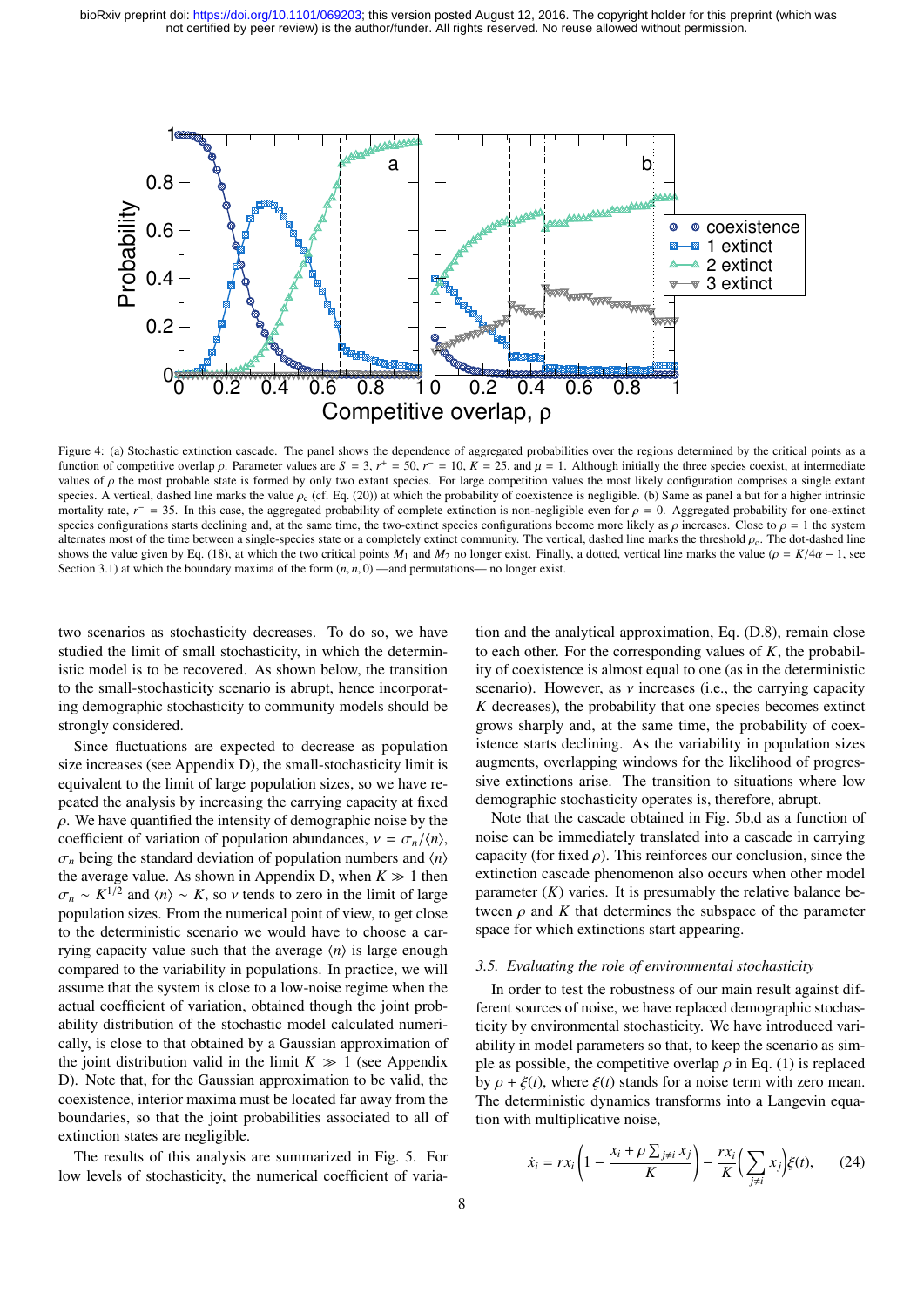

Figure 5: Cascade persistence for variable levels of demographic stochasticity. Panel (a) shows the coefficient of variation of population abundances,  $v = \frac{\sigma_n}{\langle n \rangle}$  (diamonds), as a function of increasing carrying capacity, *K*, for  $S = 2$ ,  $r^+ = 50$ ,  $r^- = 25$ ,  $\mu = 0.1$  and  $\rho = 0.5$ . For large *K*, the coefficient of variation tends to the analytical approximation (D.8) derived in Appendix of variation tends to the analytical approximation (D.8) derived in Appendix D. Simultaneously, the probability of coexistence (alternative vertical axis, circles) becomes closer to 1. (b) Extinction cascade as a function of demographic stochasticity. At  $v \sim 0.2$ , the probability that one species goes extinct abruptly increases, and the coexistence probability starts declining. As  $\nu$  increases, higher-order extinctions become more likely. Panels (c)-(d) are equivalent to (a)-(b) but for  $S = 3$ ,  $r^+ = 10$ ,  $r^- = 5$ ,  $\mu = 0.1$  and  $\rho = 0.1$ . When<br>the Gaussian approximation is valid coexistence probability is almost equal the Gaussian approximation is valid, coexistence probability is almost equal to 1. After an abrupt decline, sequential extinctions occur for higher levels of demographic noise.

which can be rewritten as

$$
z_i' = z_i \left(1 - z_i - \rho \sum_{j \neq i} z_j\right) - z_i \left(\sum_{j \neq i} z_j\right) \xi(t) \tag{25}
$$

by re-scaling species densities as  $z_i = x_i/K$  and time as  $t' = rt$ <br>(z' stands for the derivative with respect to the scaled time  $t'$ )  $(z'_i$  stands for the derivative with respect to the scaled time  $t'$ ). We choose the noise as  $\xi(t) = \rho \kappa \eta(t)$ , where  $\eta(t)$  is a Brownian motion. The noise  $\xi$  has been scaled by  $\rho$  in order to avoid that the overall competitive strength,  $\rho + \xi(t)$ , becomes negative.

Fig. 6 shows the persistence of the extinction cascade when only environmental stochasticity is considered. This points to the robustness of our results: as for demographic stochasticity, environmental stochasticity also alters the predictions of the deterministic dynamics. There are, however, qualitative differences between the predictions yielded by the model when demographic or environmental stochasticity come into play. First, the range in competition on which the cascade takes place is wider for demographic noise. It seems that, in the presence of environmental noise, the range of the cascade can increase

moderately when a larger number of species are to be packed (Fig. 6b). More importantly, a second difference arises: no full extinction is possible in the case of environmental noise. This is a peculiarity, not altered by the noise, of a generic competitive, Lotka-Volterra dynamics (cf. Eq. (A.2) in Appendix A), for which it can be easily shown that the full extinction equilibrium  $(\hat{x}_i = 0, i = 1, \ldots, S)$  is unstable. The Langevin equation, therefore, can not reproduce configurations associated to the full extinction of the community, contrary to what is observed for demographic stochasticity (Fig. 4b).

#### *3.6. Relaxing the species symmetry assumption*

In this section we test the robustness of our results by relaxing the assumption of species symmetry in model parameters. It can be argued that the effect of demographic stochasticity simply consists of breaking the symmetry between species. In a generic, non-symmetric, deterministic scenario, one could expect progressive extinctions even in the absence of ecological drift. Therefore, the role of stochasticity would be simply to re-establish a deterministic scenario where one-by-one species extinctions occur. In this subsection we discuss the implications of relaxing the symmetry assumption to determine the true role of demographic stochasticity in a generic case.

In order to address these questions, here we consider two examples of fully non-symmetric, three-species competitive dynamics,

$$
\dot{x}_i = rx_i \left( 1 - \frac{1}{K_i} \sum_{j=1}^3 \rho_{ij} x_j \right),
$$
 (26)

where carrying capacities and interspecific competitive strengths are species-dependent. We set, without loss of generality, off-diagonal competition values as  $\rho_{12} = \rho_{21} = \rho$ ,  $\rho_{13} = \rho_{31} = \rho + \delta_1$ ,  $\rho_{23} = \rho_{32} = \rho + \delta_2$ , and  $\rho_{ii} = 1$  for  $i = 1, 2, 3$ .

In the first example we choose  $\delta_1 = 0.1, \delta_2 = 0.05, K_1 = 40$ ,  $K_2$  = 16, and  $K_3$  = 20. After analyzing the stability of all the equilibrium points of the deterministic system (see details in Appendix E) we find that, although being fully nonsymmetric, this model predicts a two-species, grouped extinction when the threshold  $\rho = 0.4$  is crossed over (Fig. 7a). For  $\rho > 0.4$ , only equilibria with a single extant species are stable, whereas no other scenario but three-species coexistence is stable for  $0 \le \rho < 0.4$ . By continuity of the eigenvalues of the Jacobian matrix on model parameters, there are multiple nonsymmetric, deterministic scenarios that exhibit the transition from full coexistence to a single-extant-species state. Therefore, grouped extinctions are not a peculiarity of the fully symmetric scenario.

In the second example (Fig. 7b),  $\delta_1 = 0.4$ ,  $\delta_2 = 0.3$  and  $K_1 = K_2 = K_3 = 15$ . The complete stability analysis draws the conclusion that non-symmetric models yield to multistability. In Appendix E it is shown that, for  $\rho < 0.3$ , only the interior equilibrium point is asymptotically stable; for  $0.3 < \rho < 0.7$ , only the boundary point  $(15/(1 + \rho), 15/(1 + \rho), 0)$  is stable, but for  $0.7 < \rho < 1$ , the former boundary point remains stable as well as the single-species extinction equilibrium  $(0, 0, 15)$  (see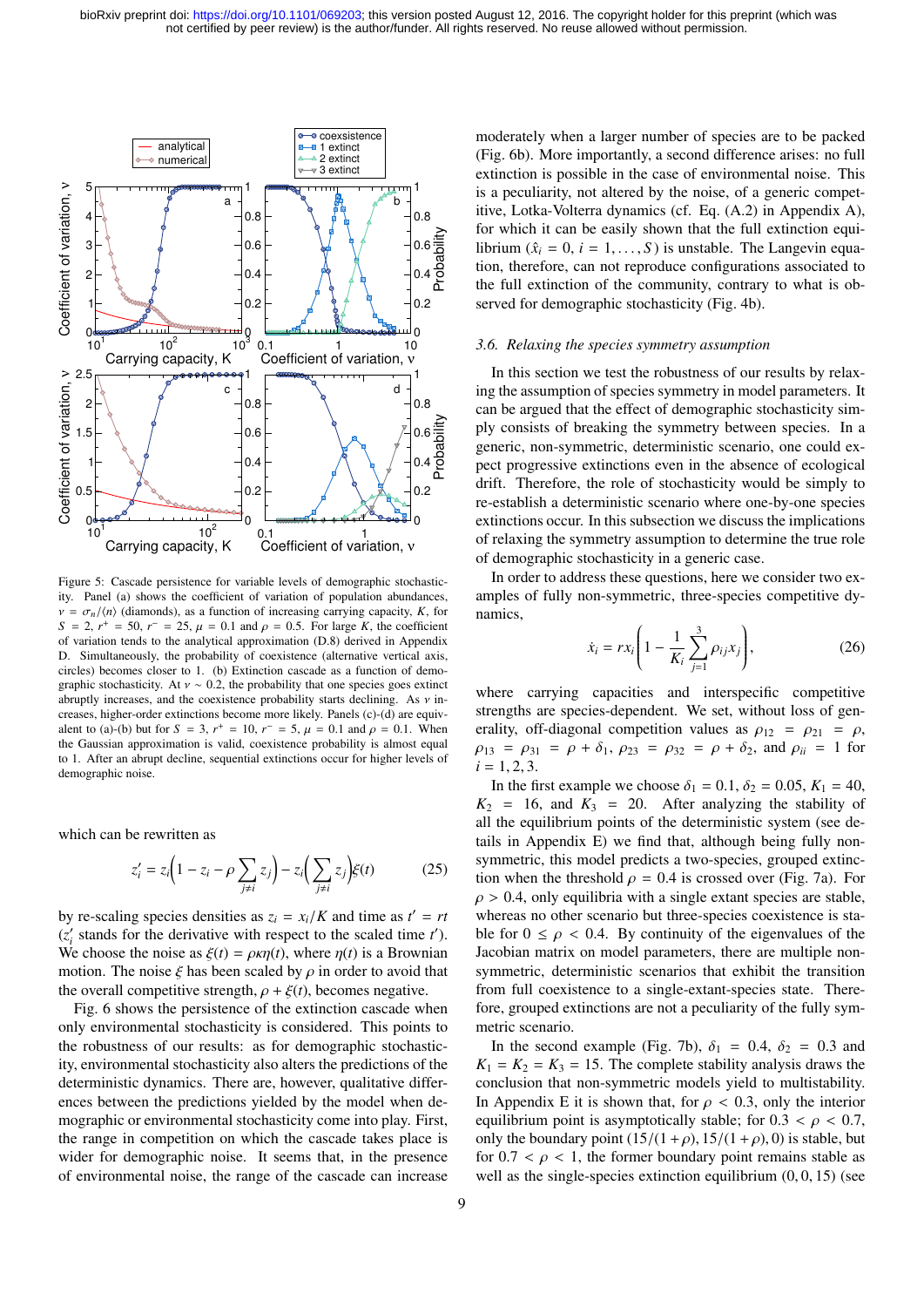

Figure 6: Cascade of extinctions in the case of environmental stochasticity. The Langevin equation (25) has been numerically integrated for (a)  $S = 3$  and (b)  $S = 10$  species. At the end of the simulated time span, species *i* is regarded as extinct if the corresponding density  $z_i$  is at least 1% smaller than the maximum density  $z_m = \max\{z_1, \ldots, z_s\}$ . Probabilities are calculated here by averaging over 400 realizations starting from random initial conditions. Here we take  $\kappa = 0.5$  in the definition of the multiplicative noise ξ. To ease visualization, in panel (b) we have aggregated together the probabilities from one to four extinctions, as well as the probabilities of observing from five to eight extinctions. Consistently with the deterministic model, the full extinction state is never observed even in the presence of noise.

also Fig. 7b). For  $\rho > 1$ , however, the three boundary equilibria with a single, extant species are the only ones that remain stable. As a consequence, there is a range in competition  $(0.7 < \rho < 1)$  where configurations formed by a single extant species or by two coexisting species co-occur. Depending on the initial condition, the dynamics can end up in one of the two attractors. The basin of attraction of each equilibrium point will determine how frequently one or two species go extinct when competition surpasses the value  $\rho = 0.7$ . This analysis is out of the scope of this contribution, though. Importantly, the extinction sequence in non-symmetric scenarios can depend on initial conditions and is not fully determined in principle.

Multiple extinctions are not precluded in general even when the symmetry between species is broken, as the first example shows. Multistability ranges could also lead to grouped extinctions in deterministic scenarios. In a Lotka-Volterra community model with *S* species there are  $2<sup>S</sup>$  attractors. Increasing complexity would likely lead to additional overlapping regions in competition where multiple stable attractors co-occur and species can decline together. Moreover, the deterministic extinction can be ambiguous. It seems difficult to establish the conditions under which a general non-symmetric model will produce a well-defined extinction sequence. The variability introduced by idiosyncratic, species-dependent carrying capacities, growth rates, or intra- and interspecific strengths, may cause the extinction sequence to be analytically unpredictable for species-rich communities.

Remarkably, the extinction sequence predicted by nonsymmetric, deterministic models has nothing to do with the cascade observed when demographic stochasticity comes into play. We have calculated the probabilities of coexistence and one-, two- or three-species extinctions for both stochastic

parametrizations of the two non-symmetric models considered in this subsection. To aggregate joint probabilities, we obtained numerically the critical points by spline interpolation of the exact joint distribution. Now the six saddle points have asymmetric entries, but three of them exhibit a coordinate close to the boundary, and the remaining three saddle points present two coordinates near the axes. Thus, the partition of the configuration space is conceptually equivalent to that of Fig. 3. Not surprisingly, as Fig. 7 evidences, the stochastic model predicts a sequential cascade of extinctions. The threshold at which extinctions start occurring displaces towards smaller values of  $\rho$ , leading to narrow ranges of effective stochastic coexistence. The most likely state in the presence of stochasticity is not necessarily the same as in a deterministic scenario, the predictions being utterly different in terms of the extinction sequence. Therefore, regardless of the inherent lack of symmetries that deterministic dynamics may have, demographic stochasticity can influence significantly the way in which extinctions take place.

## 4. Discussion

In this contribution, we have analyzed the extinction phenomenon for a symmetric, Lotka-Volterra competitive system formed by *S* species. In particular, we have focused on the differences between the deterministic system and its stochastic counterpart. Our main result is related to the way in which species extinction proceeds: on the one hand, in the deterministic system, *S* − 1 species are driven to extinction at the very point where competitive exclusion starts to operate. On the other hand, we have shown that the overall probabilities of coexistence and one-, two-, or three-species extinction alternate sequentially as the most likely states when competitive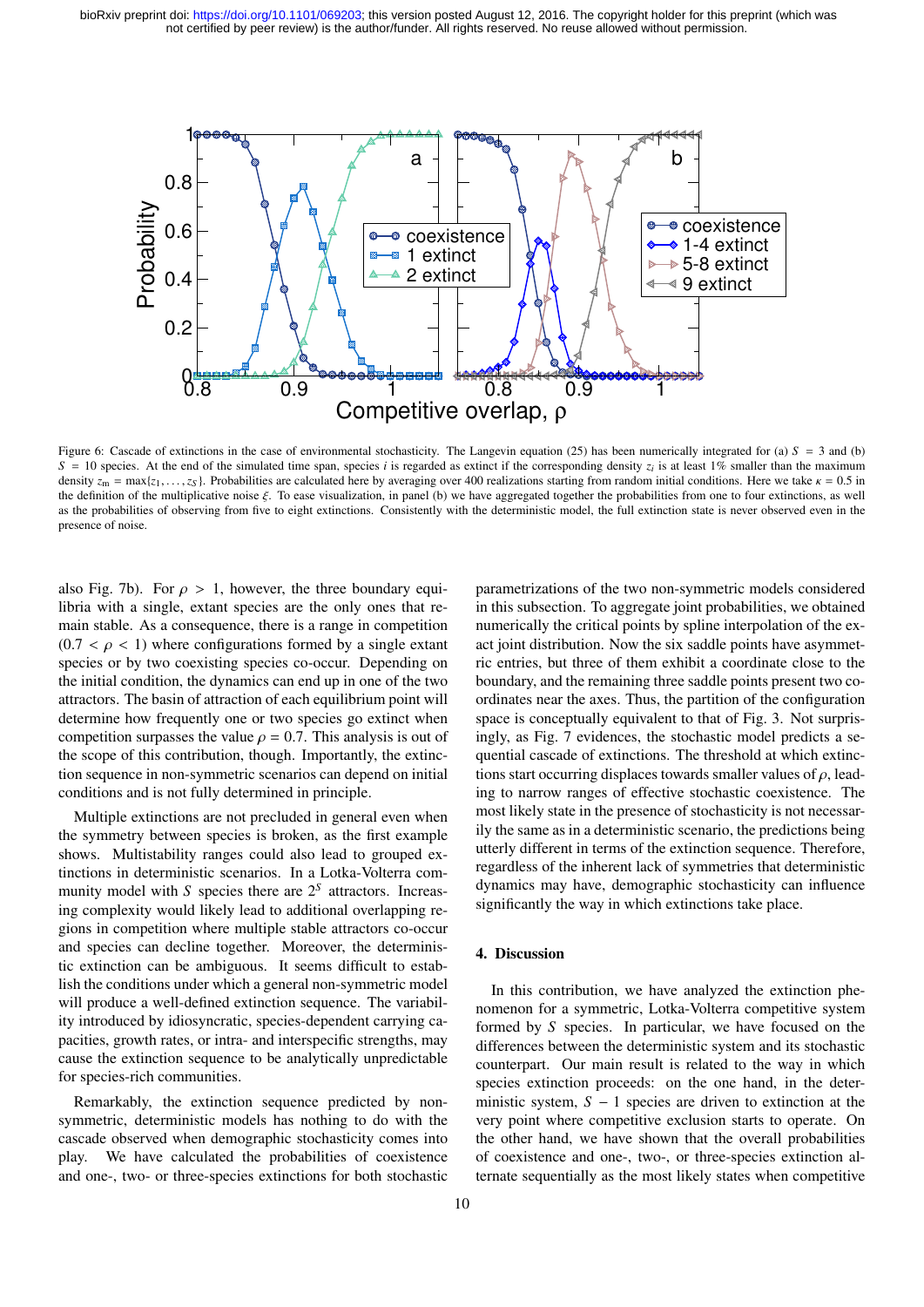

Figure 7: Non-symmetric scenario described in Sec. 3.6. In both panels,  $r^+ = 5.1$ ,  $r^- = 0.1$  and  $\mu = 0.1$ . (a) In this case, the deterministic model predicts and predicts are marked with horizontal multiple extinction o multiple extinction of two species when the threshold  $\rho = 0.4$  is crossed over (the ranges where the deterministic model yields stability are marked with horizontal lines). Remaining parameters are  $K_1 = 40$ ,  $K_2 = 16$ ,  $K_3 = 20$ ,  $\delta_1 = 0.1$  and  $\delta_2 = 0.05$ . The stochastic scenario, however, yields a sequential cascade for which extinctions are spread out along the axis of competitive overlap (symbols). (b) Here carrying capacities are uniform  $(K_1 = K_2 = K_3 = 15)$  and  $\delta_1 = 0.4$  and  $\delta_2 = 0.3$ . The stability analysis of the deterministic model implies ranges where multiple stable equilibria co-occur (shadowed area). The extinction sequence is not fully determined, and has to be compared with the stochastic prediction.

overlap increases. Therefore, stochasticity is responsible of a progressive sequence of species extinction, a phenomenon that is absent in the deterministic system. Our analyses are based on a birth-death-immigration stochastic dynamics that was analyzed in deep by Haegeman and Loreau (2011) and later used by Capitan et al. (2015) to unveil the existence of a more restric- ´ tive threshold in competition when demographic stochasticity is explicitly considered. In addition to lowering the threshold in competition at which extinctions begin to occur, ecological drift also changes drastically the way those extinctions take place. In order to evidence this difference, we have developed convenient analytical approximations to the critical points of the joint probability for  $S = 2$  and  $S = 3$  potential species, which were used to divide the configuration space of the stochastic process to yield aggregated probabilities associated to coexistence and to the corresponding configurations with one or more extinct species. These probabilities reveal the stochastic extinction cascade.

We have shown that different community configurations alternate within certain ranges of competition: coexistence and one-species extinction alternate for small  $\rho$ , whereas onespecies and two-species extinction most likely interchange among each other for intermediate values of  $\rho$ . The presence of multiple modes in the joint probability distribution is akin to the presence of multistability in a deterministic system. However, the symmetric, deterministic model is characterized by the absence of multiple stable states for  $\rho < 1$ . Hence the extinction cascade described in this work is an entirely new effect caused only by ecological drift. In addition, we have evidenced that the transition to the deterministic model is sharp when the intensity of demographic stochasticity tends to zero. Moreover, we have proven that environmental stochasticity also leads to a cascade

of extinctions, although the ranges in competition where extinctions take place are smaller and, more importantly, the full extinction of the community is not possible in this case.

In this work, we have implemented two types of stochasticity: demographic noise (ecological drift) and environmental stochasticity. These are two typical sources of noise that represent, respectively: (i) the variability in discrete population numbers as a consequence of stochastic births and deaths, or (ii) the stochastic variability in model parameters that can be ascribed to changing environmental conditions. Although they are very different implementations of noise, the main result of this manuscript (the stochastic cascade of extinctions) is common to both of them, with some qualitative differences. In the case of demographic stochasticity, we do not impose a particular form for the noise distribution since it directly emerges from the inherent stochastic dynamics of discrete populations whose individuals undergo a number of elementary processes (in principle, the noise distribution would follow from the master equation). Other ways to implement demographic noise have been discussed in the literature (Bonachela et al., 2012), and they would plausibly lead to mechanisms similar to those found here.

It can be argued that the role of stochasticity in the fully symmetric system reduces to break species symmetry and yield to progressive species extinctions, a scenario that can arise in non-symmetric, deterministic approaches. We have illustrated with examples that grouped extinctions are not exclusive of a fully symmetric situation. Moreover, predicting the extinction sequence in non-symmetric, deterministic cases is difficult because multiple stable equilibria can co-occur in ranges of competition. Besides, although the extinction sequence were completely determined, the cascade in the presence of stochasticity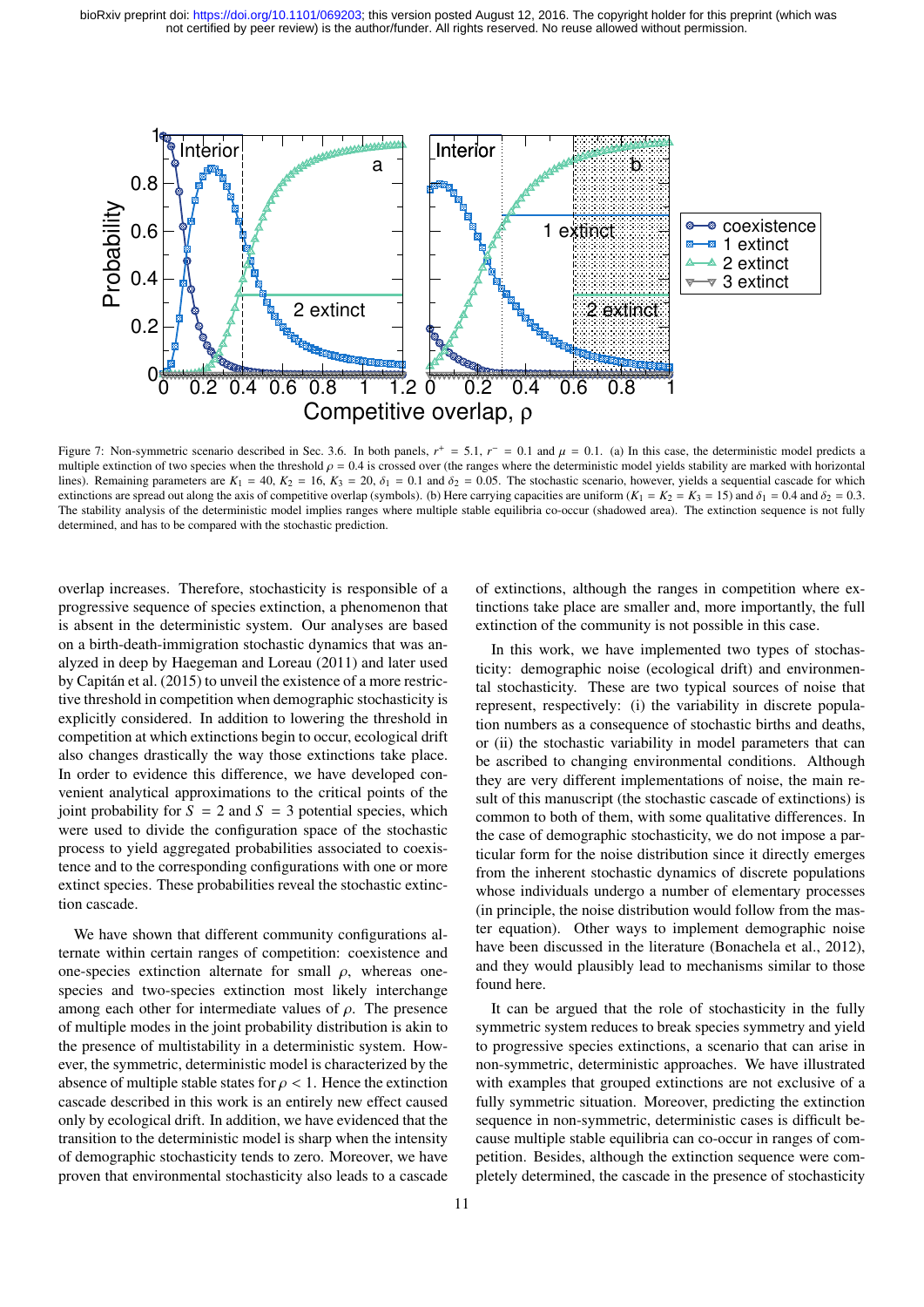can be totally different from that predicted by the deterministic model. We believe that the examples analyzed in this contribution show up the key role of stochasticity in community assembly.

It would be interesting to empirically test the stochastic extinction cascade phenomenon. In principle, a plausible way to conduct the experiment would involve simple protist microcosms where species compete for a shared resource (see, for example, Violle et al. (2010) and references therein). Lowering the amount of resource could be associated to a decrease in the carrying capacity, and we have shown that the extinction cascade mechanism is expected to arise as long as the carrying capacity (resource availability) is reduced, see Fig. 5. For the experiment to reproduce model settings, an individual (immigrant) coming from the species pool should be inserted in the experimental community at certain times. From a time series listing species identities at certain sampling times, one could estimate the probabilities for coexistence and for the extinction of one or more species, and test whether extinctions in empirical systems tend to proceed sequentially or not.

Our work has two important implications: first, we have developed analytical approximations for conditional probabilities in the cases  $S = 2$  and  $S = 3$ . As we have shown, these functions work well at least around the critical points of the joint probability. Presumably, the techniques proposed here might be extended to approximate the joint probability distribution itself. This approach, however, has to be performed carefully. The simplest way to approximate the three-species joint distribution according to our methodology is to set  $P(n_1, n_2, n_3) \approx$  $T(n_1|n_2, n_3)T(n_2|n_3)P(n_3)$ , where  $P(n_3)$  is the marginal, onespecies probability distribution, which can be expressed analytically in terms of hypergeometric functions (Haegeman and Loreau, 2011). Apparently, the approximated distribution lacks of an important property of the exact joint distribution: it is not conserved under cyclic permutations of its arguments. Therefore, it is necessary to devise appropriate combinations of conditional probabilities that preserve the symmetry of the joint distribution under cyclic permutations of its arguments. This research direction, together with a generalization for communities formed by more than three species, could be worth pursuing and compared with other approximations to the joint probability, such as those developed by Haegeman and Loreau (2011).

The second implication of this contribution is that we remark the importance of explicitly considering ecological drift in theoretical frameworks in community ecology. Natural processes are intrinsically stochastic, because changes in population numbers are discrete, so ecological communities are more reliably modeled using stochastic community models, even at regimes where their deterministic limits are not expected to fail. In certain situations, the use of deterministic dynamics in community ecology could lead to utterly different predictions, as we have shown. Traditionally ecology has relied on these kind of models, and currently considerable theoretical progress is made on the basis of deterministic approaches. However, ecological drift may play a determinant role that could not be captured by deterministic formulations. We hope that the present work can inspire new contributions in the future that highlight the distinct

role of ecological drift in species community models.

#### 5. Acknowledgements

We thank the constructive criticisms and comments of the Editor and two anonymous reviewers, who helped to improve significantly the original manuscript. This work was funded by project SITES (CGL2012-39964, DA, JAC) and the Ramón y Cajal Fellowship program (DA). JAC also acknowledges partial financial support from the Department of Applied Mathematics (Technical University of Madrid).

#### Appendix A. Deterministic competitive exclusion

Gause's competitive exclusion principle is usually stated as "two species competing for a single resource cannot coexist". Strictly speaking, the competitive exclusion principle was first formulated by Volterra (1926) as a mathematical proposition. Albeit a mathematical proof of the principle, based on dynamical systems theory, can be found in the book by Hofbauer and Sigmund (1998), and is essentially the same as that of Volterra (1926) original paper, we here provide a purely algebraic alternative demonstration (see Roughgarden (1979) as well).

Assume that the densities of *S* species living on *R* resources vary in time according to the dynamics

$$
\dot{x}_i = x_i \bigg( \sum_{j=1}^R \gamma_{ij} y_j - d_i \bigg), \qquad i = 1, ..., S,
$$
\n(A.1)

where  $\Gamma = (\gamma_{ij})$  is a  $S \times R$  matrix with non-negative entries,  $y_j$ ,  $j = 1, \ldots, R$ , are amounts of *R* resources, which are also assumed to depend on species densities and  $d_j$ ,  $j = 1$ assumed to depend on species densities, and  $d_i$ ,  $i = 1, \ldots, S$ <br>are the rates of decline of species when all resources are zero are the rates of decline of species when all resources are zero. We now show that if  $S > R$  and species densities reach a welldefined steady state, then in the long run  $S - R$  species will go extinct until the number of species equals the number of resources.

Imposing the condition  $\dot{x}_i = 0$  for large *t* and assuming that all species densities are positive, we get the non-homogeneous linear system  $\Gamma$ **y** = **d**, with **y** = ( $y_i$ )  $\in \mathbb{R}^R$ , and **d** = ( $d_i$ )  $\in \mathbb{R}^S$ . Given that matrix <sup>Γ</sup> has *<sup>S</sup>* rows and only *<sup>R</sup>* < *<sup>S</sup>* columns, the system will be incompatible except for some specific vectors d belonging to the image  $\text{Im}(\Gamma)$  of matrix  $\Gamma$ . As a consequence, to find an equilibrium solution some species densities must go to zero. For those displaced species, the corresponding rows of matrix Γ can be removed until rank(Γ) rows remain. If the rank equals the number  $R$  of resources, the system turns out to be compatible and determinate, and *R* species will stably coexist. Note that it is the rank of matrix Γ rather than the number of resources itself that induces competitive exclusion.

Therefore, competition for shared resources imposes a limit to the maximum number of species that can stably coexist. This result has a counterpart in the stability of Lotka-Volterra equations derived from the MacArthur's consumer-resource model (MacArthur, 1970; Chesson, 1990), i.e., the particular case of Eq. (A.1) in which per-capita resource growth rates  $\dot{y}_i/y_i$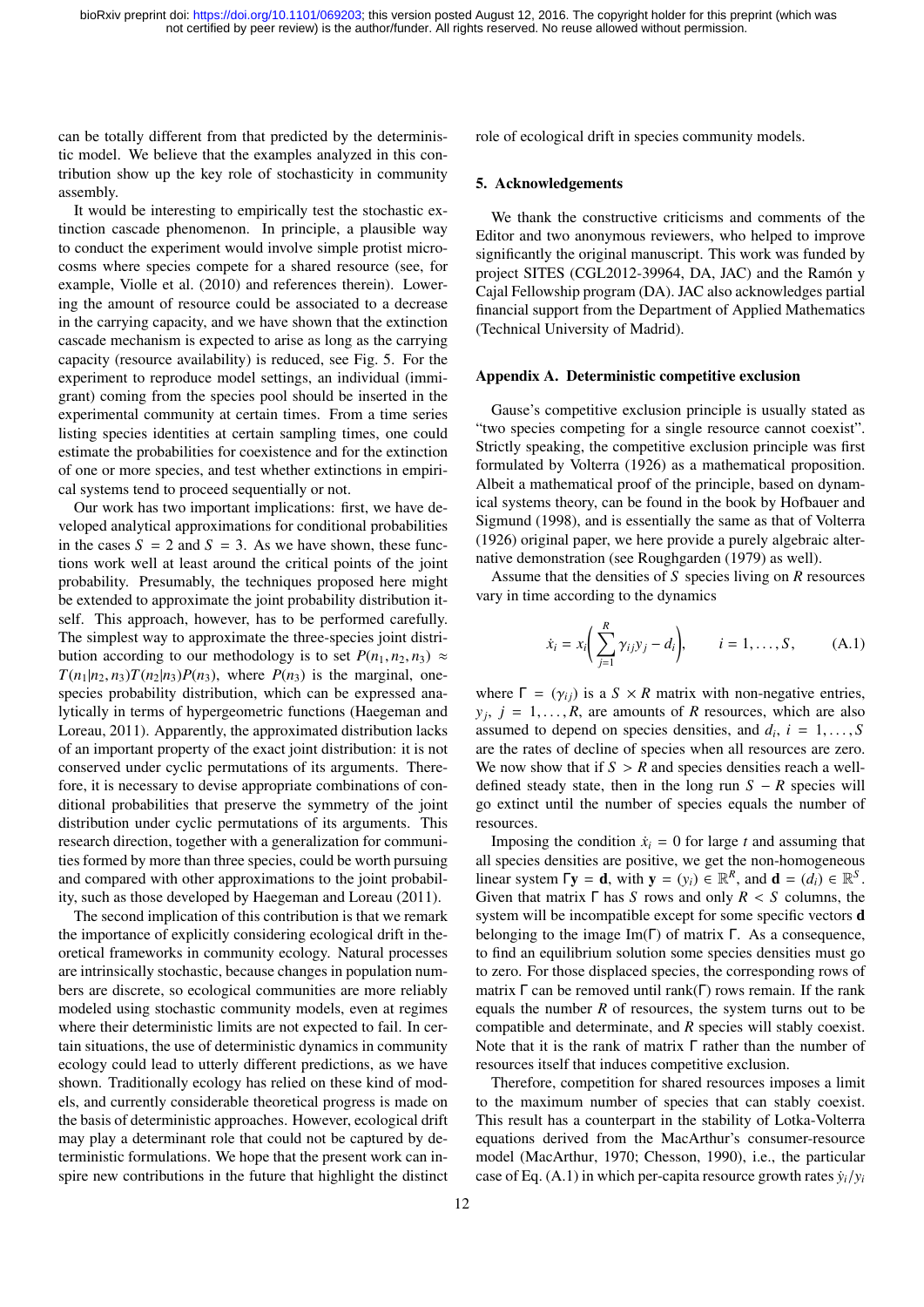depend linearly on population densities. In the limit of fast resource variation, the dynamics (A.1) takes the Lotka-Volterra form (Chesson, 1990),

$$
\dot{x}_i = r_i x_i \left( 1 - \frac{x_i + \sum_{j \neq i} \rho_{ij} x_j}{K_i} \right), \qquad i = 1, \dots, S. \tag{A.2}
$$

Here  $r_i$  is interpreted as the intrinsic growth rate of species  $i$ ,  $K_i$  as a carrying capacity, and  $\rho_{ij}$  measures interspecific competition strength between species *i* and *j* relative to intraspecific competition. As shown by Chesson (1990), if  $S = R = \text{rank}(\Gamma)$ , then exists a unique solution of the system  $x_i + \sum_{j \neq i} \rho_{ij} x_j = K_i$ ,<br>  $i - 1$  S. The resulting equilibrium point will be interior if  $i = 1, \ldots, S$ . The resulting equilibrium point will be interior if every species density remains strictly positive. Moreover, Chesson (1990) demonstrated that if there exists a unique interior equilibrium point for the dynamics (A.2), it will be globally stable if and only if  $S = R = \text{rank}(\Gamma)$ . Therefore, if competitive exclusion does not operate, a unique globally stable equilibrium point is reached and, conversely, if the Lotka-Volterra equations present an interior, globally stable equilibrium point, any positive initial condition will make the dynamics (A.2) converge to the equilibrium point. This automatically ensures that none of the *S* species is driven to extinction by competitive exclusion (MacArthur, 1970; Takeuchi, 1996).

## Appendix B. Stability of the symmetric, deterministic model for  $\rho \geq 1$

In this Appendix we perform a stability analysis of the equilibrium points of the symmetric, deterministic dynamics in the competition regime  $\rho \geq 1$ . As we mentioned before, when  $\rho$  < 1 it can be shown that the interior equilibrium point is globally stable (Hofbauer and Sigmund, 1998; Capitan et al., ´ 2015), all boundary equilibria being unstable.

We start by analyzing stability for  $\rho = 1$ . In this case, the system is also stable and the initial condition determines the attractor which the dynamics converges to. Any equilibrium point is such that its densities satisfy

$$
\sum_{j=1}^{S} x_j = K.
$$
 (B.1)

Let  $J(t) = \sum_{j=1}^{S} x_j(t)$ . Then, by summing up the equations of the system (1) for  $\rho = 1$  we get

$$
\frac{dJ}{dt} = rJ\left(1 - \frac{J}{K}\right),\tag{B.2}
$$

which can be integrated and yields

$$
J(t) = \left[\frac{1}{K} + \left(\frac{1}{J_0} - \frac{1}{K}\right)e^{-rt}\right]^{-1},
$$
 (B.3)

*J*<sup>0</sup> being the initial condition for  $J(t)$ ,  $J_0 = J(0) = \sum_{j=1}^{S} x_j(0)$ . Therefore, the dynamics of each species turns out to be decoupled,

$$
\frac{dx_i}{dt} = rx_i \left(1 - \frac{J(t)}{K}\right). \tag{B.4}
$$

The equilibrium point to which (B.4) converges is determined by the initial condition vector  $\mathbf{x}_0 = (x_1(0), \dots, x_S(0))$ . For two distinct species *i* and *j*, (B.4) implies that  $\dot{x}_i/\dot{x}_j = x_i/x_j$ . In-<br>tegration yields  $x_i(t)/x_i(t) = x_i(0)/x_i(0)$  which means that the tegration yields  $x_i(t)/x_j(t) = x_i(0)/x_j(0)$ , which means that the proportions of population densities are conserved along the dynamics, whose orbits are reduced to straight lines starting from the initial condition  $x_0$  along the direction determined by the vector  $x_0$ . Therefore, the final equilibrium point is given by the intersection of the hyperplane  $\sum_{j=1}^{S} x_j = K$  and the line that links the initial condition point,  $x_0$ , and the origin. Any of these (infinite) equilibrium points will be stable, provided that the initial densities satisfy  $x_i(0) \geq 0$  for all *i*.

The case  $\rho > 1$  leads to competitive exclusion. We analyze the asymptotic stability of the  $2<sup>S</sup>$  equilibrium points with positive or zero densities. Without loss of generality, for  $0 \le n \le S$ any equilibrium point will be of the form

$$
\mathbf{x}_n = \begin{pmatrix} \hat{x}_n \mathbf{u}_{S-n} \\ \mathbf{0}_n \end{pmatrix},\tag{B.5}
$$

where subscript *n* indicates that *n* densities are strictly equal to 0, and  $\mathbf{u}_n = (1, \dots, 1)^T$  is a vector with *n* entries equal to 1. Any equilibrium with *n* zero densities can be written as a 1. Any equilibrium with *n* zero densities can be written as a permutation of (B.5), without altering the subsequent stability analysis. In addition, the non-zero entries of  $x_n$  are the solutions of the system

$$
(1 - \rho)x_i + \rho \sum_{j=1}^{S-n} x_j = K, \qquad i = 1, ..., S-n.
$$
 (B.6)

This system admits a single solution for which the *S* −*n* species have equal densities,  $x_i = \hat{x}_n$ , where

$$
\hat{x}_n = \frac{K}{1 - \rho + \rho(S - n)}.\tag{B.7}
$$

Our demonstration reduces to show that, if  $\rho > 1$ , all the nontrivial equilibria act as repellors except for  $n = 1$ , i.e., when only a single species survives. To this purpose we evaluate the eigenvalue spectra of the Jacobian matrix of the system (1). The Jacobian matrix J can be expressed in a block form as

$$
J = \left(\frac{J_{11}}{J_{21}} \left| \frac{J_{12}}{J_{22}} \right| \right), \tag{B.8}
$$

where

$$
\mathsf{J}_{11} = -\frac{r\hat{x}_n}{K} \left[ (1 - \rho) \mathsf{I}_{S-n} + \rho \mathbf{u}_{S-n} \mathbf{u}_{S-n}^{\mathrm{T}} \right],\tag{B.9}
$$

$$
\mathsf{J}_{12} = -\frac{r\rho \hat{\mathbf{x}}_n}{K} \mathbf{u}_{S-n} \mathbf{u}_n^{\mathrm{T}},\tag{B.10}
$$

$$
\mathsf{J}_{21} = \mathbf{0}_n \mathbf{0}_{S-n}^\mathrm{T},\tag{B.11}
$$

$$
J_{22} = \frac{r(1-\rho)\hat{x}_n}{K}I_n,
$$
 (B.12)

and  $I_n$  is the  $n \times n$  identity matrix and  $\mathbf{0}_n = (0, \dots, 0)^T$  is the zero vector with *n* entries. Without loss of generality eigenvectors vector with *n* entries. Without loss of generality, eigenvectors can be written as

$$
\mathbf{v} = \begin{pmatrix} \mathbf{a}_{S-n} \\ \mathbf{b}_n \end{pmatrix}, \tag{B.13}
$$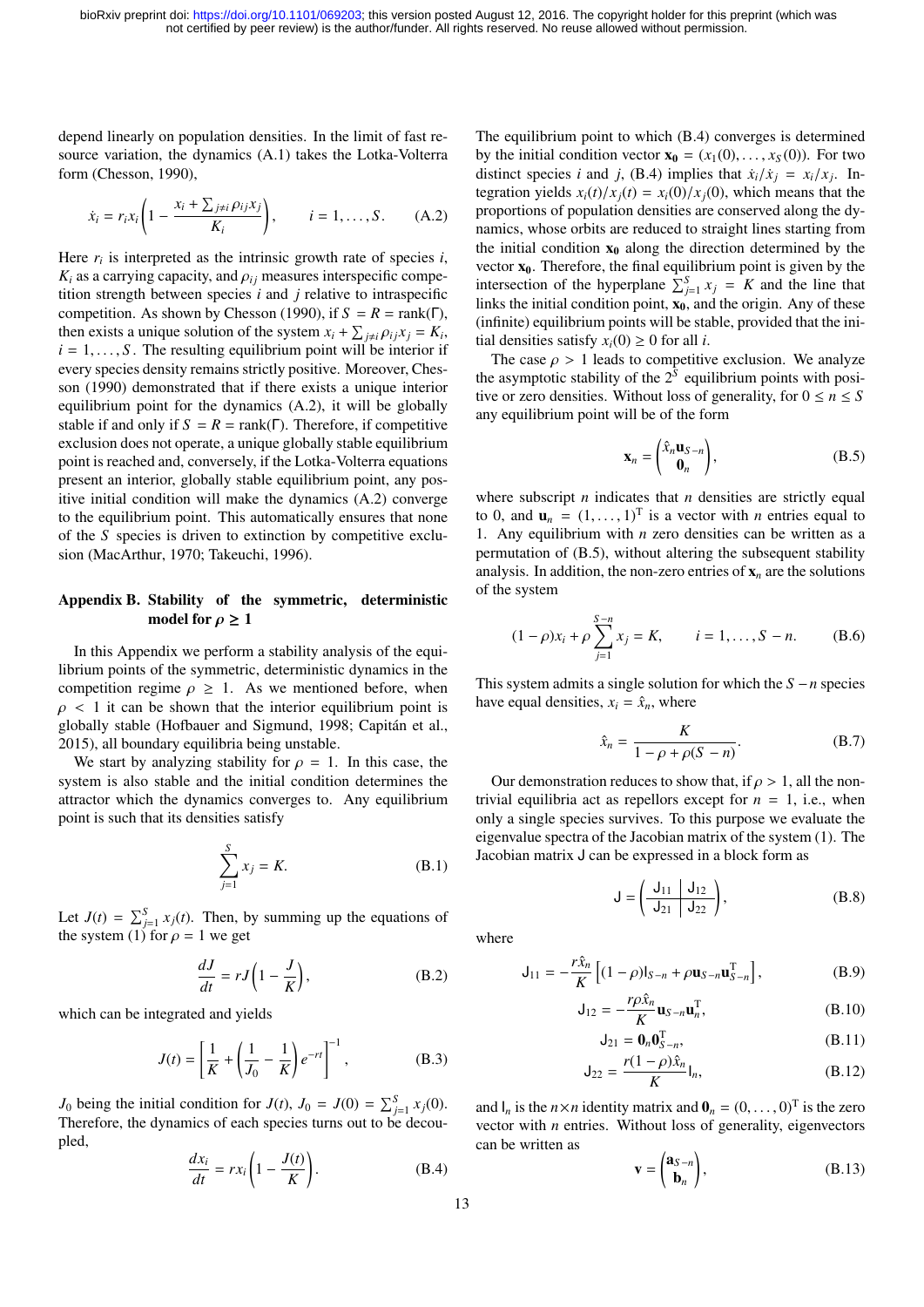where  $\mathbf{a}_{S-n}$  and  $\mathbf{b}_n$  are column vectors with dimensions *S* − *n* and *n*, respectively. First let us assume that  $\mathbf{b}_n = \mathbf{0}_n$ . The spectral problem reduces to

$$
\mathsf{J}_{11}\mathbf{a}_{S-n} = \lambda \mathbf{a}_{S-n}.\tag{B.14}
$$

Two different solutions arise: if  $\mathbf{u}_{S-n}^T \mathbf{a}_{S-n} = 0$ , i.e.,  $\mathbf{a}_{S-n}$  is orthogonal to  $\mathbf{u}_{s-n}$ , then the eigenvalue is

$$
\lambda = -\frac{r(1-\rho)\hat{x}_n}{K} \tag{B.15}
$$

with algebraic multiplicity *S* − *n* − 1. However, if  $\mathbf{a}_{S-n} \propto \mathbf{u}_{S-n}$ we find  $\lambda = -r$  as an eigenvalue with algebraic multiplicity equal to 1.

On the other hand, if  $\mathbf{b}_n \neq \mathbf{0}_n$  we have to solve

$$
\mathbf{J}_{11}\mathbf{a}_{S-n} + \mathbf{J}_{12}\mathbf{b}_n = \lambda \mathbf{a}_{S-n},
$$
  
\n
$$
\mathbf{J}_{22}\mathbf{b}_n = \lambda \mathbf{b}_n.
$$
\n(B.16)

Since  $J_{22}$  is proportional to  $I_n$ , we find

$$
\lambda = \frac{r(1 - \rho)\hat{x}_n}{K},
$$
 (B.17)

with *n* eigenvectors  $\mathbf{b}_n = \mathbf{e}_n^{(i)}$   $(i = 1, ..., n)$ ,  $\mathbf{e}_n^{(i)}$  being the *i*-th vector of the canonical basis of  $\mathbb{R}^n$ . The algebraic multiplicity vector of the canonical basis of  $\mathbb{R}^n$ . The algebraic multiplicity associated to (B.17) is equal to *n*. Substituting these results into the first equation of (B.16) yields

$$
\left[ (1 - \rho) I_{S-n} + \rho \mathbf{u}_{S-n} \mathbf{u}_{S-n}^{\mathrm{T}} \right] \mathbf{a}_{S-n} + \rho \mathbf{u}_{S-n} = -(1 - \rho) \mathbf{a}_{S-n}. \quad (B.18)
$$

Given the structure of the matrices involved, we look for a solution of the form  $\mathbf{a}_{S-n} = \alpha \mathbf{u}_{S-n}$ , which implies a non-trivial value  $\alpha = -\rho/[2(1-\rho) + \rho S]$ .

Two eigenvalues determine the asymptotic stability of all the equilibrium points:  $\lambda_1 = -r(1 - \rho)\hat{x}_n/K$  and  $\lambda_2 = -\lambda_1 =$  $r(1-\rho)\hat{x}_n/K$  (the third eigenvalue,  $\lambda_3 = -r$ , is always negative). If  $\rho > 1$  and  $0 \le n < S - 1$ ,  $\lambda_1 > 0$  and remains as an eigenvalue —recall that its multiplicity is  $S - n - 1 > 0$ . Therefore, any equilibrium with less than *S* − 1 extinct species is asymptotically unstable —including the interior coexistence equilibrium. However, when only one species survives ( $n = S - 1$ ),  $\lambda_1$  is not an eigenvalue anymore and the two other eigenvalues remain:  $\lambda_2 = r(1-\rho)\hat{x}_n/K < 0$  (with multiplicity *S* − 1) and  $\lambda_3 = -r < 0$ (with multiplicity 1). Thus, only the *S* boundary equilibria with a single extant species are asymptotically stable.

Since the trivial equilibrium point (associated to complete extinction) is obviously unstable, we deduce that any orbit starting from an interior initial condition will be repelled if it gets close to any equilibrium, except when the equilibrium point is formed by a single extant species. If the orbit enters the basin of attraction of any of those *S* equilibria, it will end up in it asymptotically. This implies the extinction at a time of  $S - 1$ species if  $\rho > 1$ .

# Appendix C. Numerical calculation of the steady-state probability distribution

In order to compute numerically the stationary joint distribution, we limit the infinite configuration space to the set

 $\Xi \equiv \{0, 1, \ldots, n_{\text{max}}\}^S$  by choosing  $n_{\text{max}}$  large enough so that the probability of finding a population number equal to  $n_{\text{max}}$  is negprobability of finding a population number equal to  $n_{\text{max}}$  is negligible (we choose  $n_{\text{max}}$  as the integer part of  $2K$ , which fulfills the requirement).

The stationary distribution is obtained by solving the embedded Markov chain associated to the continuous-time Markov process (Karlin and Taylor, 1975). The transition matrix of the embedded Markov chain is defined by the transition probabilities

$$
\Pr\{\mathbf{n} \to \mathbf{n} \pm \mathbf{e}_i\} = \frac{q_i^{\pm}(\mathbf{n})}{\Lambda(\mathbf{n})},\tag{C.1}
$$

where  $\Lambda(\mathbf{n}) = \sum_{i=1}^{S} [q_i^+(\mathbf{n}) + q_i^-(\mathbf{n})]$ . The remaining transitions have zero probability. Elementary events (overall births and deaths) take place after exponential times, so that the time lapsed to the next event is drawn from a random variable  $\tau$  with cumulative distribution  $Pr(\tau \le t) = 1 - e^{-\Lambda(n)t}$ . Once the steady-<br>state distribution  $\varphi = (\varphi(n))$  of the embedded Markov chain state distribution  $\varphi = (\varphi(n))$  of the embedded Markov chain i.e., the left-eigenvector of the transition matrix with eigenvalue 1— has been determined, according to the mean time spent by the process at state n, the probability of finding the continuoustime Markov process at state n turns out to be (Cinlar, 1975)

$$
P(\mathbf{n}) = \frac{\varphi(\mathbf{n})\Lambda(\mathbf{n})^{-1}}{\sum_{m \in \Xi} \varphi(\mathbf{m})\Lambda(\mathbf{m})^{-1}}.
$$
 (C.2)

# Appendix D. Coefficient of variation of population abundances in the limit of large carrying capacity

In this section we derive an analytical expression for the coefficient of variation of population abundances in the small stochasticity limit. In the case of demographic stochasticity, low variability levels can be obtained for large population sizes or, equivalently, in the limit of large carrying capacity. We build on the Gaussian approximation for the joint probability distribution, which is valid in the limit  $K \gg 1$  since the probability of extinction configurations is expected to be negligible, and can be fully calculated for a generic community of size *S* .

The Gaussian approximation can be obtained as the solution to the Fokker-Planck equation deduced from the master equation (2). We do not reproduce its derivation here; it can be found at the Supplemental Information of Capitán et al. (2015). Under this approximation, the joint probability distribution is expressed as

$$
\Pi(\mathbf{n}) = \frac{1}{Z} \exp\{-(\mathbf{n} - \hat{x}\mathbf{u}_S)^T \mathbf{Q}(\mathbf{n} - \hat{x}\mathbf{u}_S)\},\tag{D.1}
$$

where *Z* is an appropriate normalization factor,

$$
\hat{x} = \frac{K}{2(1 - \rho + \rho S)} \left[ 1 + \sqrt{1 + \frac{4\mu(1 - \rho + \rho S)}{rK}} \right],
$$
 (D.2)

and the covariance matrix  $Q^{-1}$  is given by

$$
\mathbf{Q}^{-1} = \frac{b}{2a} \left( \mathbf{I}_S - \frac{c}{a + cS} \mathbf{u}_S \mathbf{u}_S^{\mathrm{T}} \right). \tag{D.3}
$$

In terms of model parameters,  $a = r\hat{x}(1 - \rho)/K + \mu/\hat{x}$ ,  $b =$  $2(r^+\hat{x} + \mu)$ , and  $c = r\rho\hat{x}/K$ . In the large carrying capacity limit,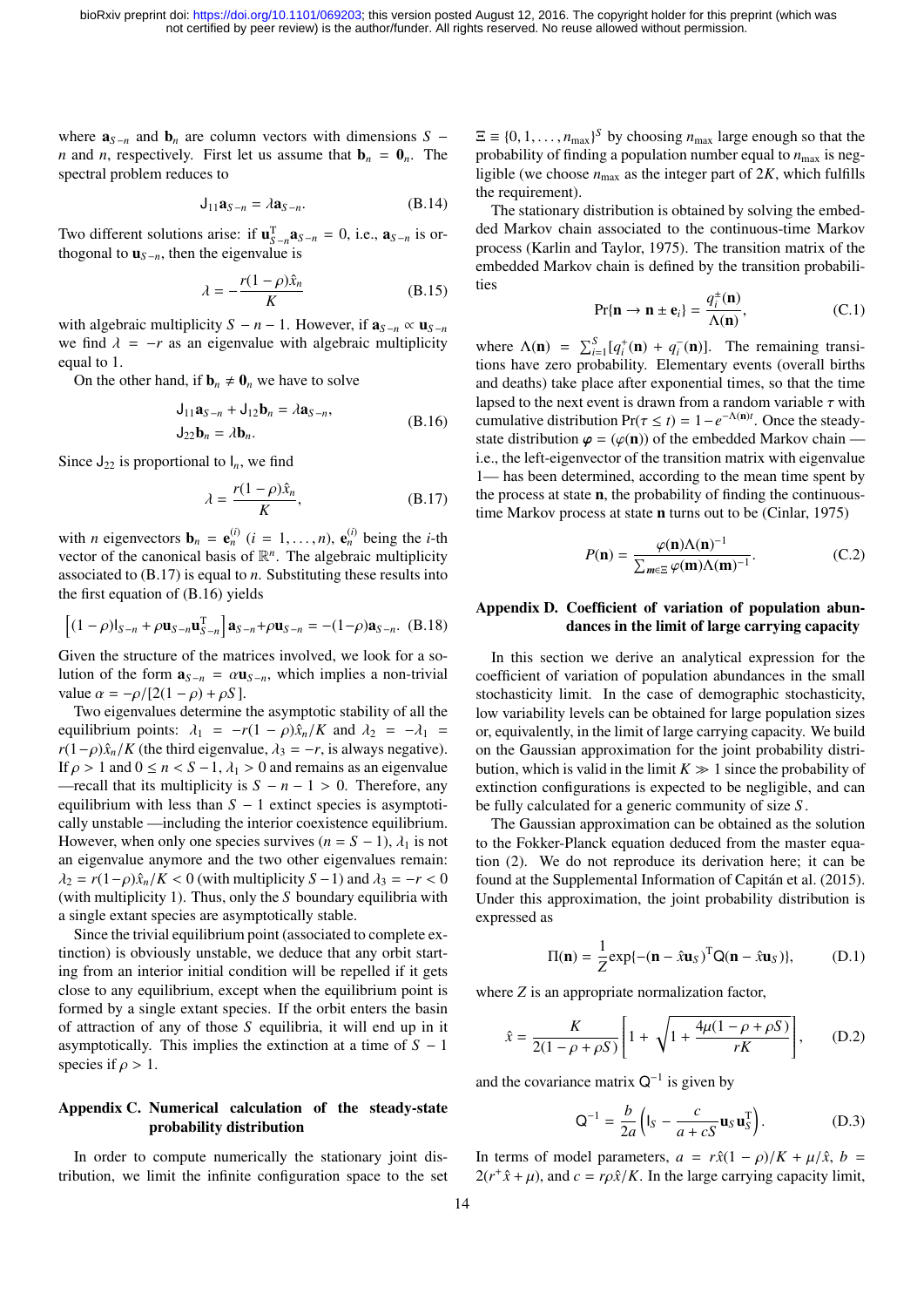the average population abundance is expressed through a series expansion on powers of *K* as

$$
\langle n \rangle = \hat{x} = \frac{K}{1 - \rho + \rho S} + \frac{\mu}{r} + O(K^{-1}).
$$
 (D.4)

Similarly, series expansions give

$$
a = \frac{r(1-\rho)}{1-\rho+\rho S} + O(K^{-1}),
$$
  
\n
$$
b = \frac{2r^{+}K}{1-\rho+\rho S} + 2\mu\left(\frac{r^{+}}{r} + 1\right) + O(K^{-1}),
$$
 (D.5)  
\n
$$
c = \frac{r\rho}{1-\rho+\rho S} + O(K^{-1}).
$$

Inserting these expressions into  $(D.3)$  yields, up to order  $K^0$ , the approximation

$$
Q^{-1} = \frac{r^+ K}{r(1-\rho)} \left( I_S - \frac{\rho}{1-\rho+\rho S} \mathbf{u}_S \mathbf{u}_S^T \right) + O(K^0). \tag{D.6}
$$

Therefore the standard deviation of population abundance,  $\sigma_n$ , can be obtained as the square root of diagonal elements of matrix  $Q^{-1}$ ,

$$
\sigma_n = \sqrt{\frac{r^+(1 - 2\rho + \rho S)}{r(1 - \rho)(1 - \rho + \rho S)}} K^{1/2} + O(K^{-1/2}), \quad (D.7)
$$

which (not surprisingly) scales with *K* as  $K^{1/2}$ . Finally, the coefficient of variation of population abundances is expressed, in the limit  $K \gg 1$ , as

$$
\nu = \frac{\sigma_n}{\langle n \rangle} = \sqrt{\frac{r^+(1 - 2\rho + \rho S)(1 - \rho + \rho S)}{r(1 - \rho)}} K^{-1/2}.
$$
 (D.8)

Strictly speaking, the deterministic scenario ( $v = 0$ ) is only achieved in the limit  $K \to \infty$ . However, low stochasticity regimes can be assessed using Eq. (D.8): if the actual coefficient of variation is close to that yielded by the Gaussian approximation, both of which are small for large *K*, then extinction configurations are precluded and the variability of populations with respect to the mean value is small. We adopt, as a practical definition for low stochasticity, the parameter combinations for which the actual coefficient of variation is close to the approximation given by Eq. (D.8).

## Appendix E. Stability analysis for two deterministic models with non-symmetric competition

Here we analyze the stability of the equilibrium points of the two non-symmetric, three-species competitive dynamics of the form (26) considered in the main text, for which the interaction matrix is written as

$$
\mathsf{R} = (\rho_{ij}) = \begin{pmatrix} 1 & \rho & \rho + \delta_1 \\ \rho & 1 & \rho + \delta_2 \\ \rho + \delta_1 & \rho + \delta_2 & 1 \end{pmatrix}, \tag{E.1}
$$

 $\delta_1$  and  $\delta_2$  being two positive numbers. The sign of equilibrium densities and the corresponding eigenvalues of the Jacobian matrix determine the ranges of  $\rho$  for which the system is stable. We impose the condition  $\rho \geq 0$  for all interaction coefficients to remain positive. Since the growth rate  $r > 0$ , in both cases the full extinction equilibrium  $\hat{\mathbf{x}} = (0, 0, 0)$  is unstable.

In the first example,  $\delta_1 = 0.1$  and  $\delta_2 = 0.05$ . Species carrying capacities are non-uniform:  $K_1 = 40, K_2 = 16,$  and  $K_3 = 20$ . Although the expressions are too cumbersome to be reproduced here, it can be shown that the interior equilibrium point  $\hat{x}$  =  $R^{-1}$ **K**, with **K** =  $(K_1, K_2, K_3)^T$ , has three positive densities and<br>is asymptotically stable if and only if  $0 \le \alpha \le 0.4$ is asymptotically stable if and only if  $0 \le \rho < 0.4$ .

We now consider all boundary equilibria. In what follows the eigenvalues  $\lambda$  of the stability (Jacobian) matrix are expressed as  $\lambda = \lambda' r$ , i.e., they are scaled by the growth rate  $r > 0$ :

(a) The first and second coordinates of

$$
\hat{\mathbf{x}} = \left(\frac{8(5-2\rho)}{1-\rho^2}, \frac{8(2-5\rho)}{1-\rho^2}, 0\right),\tag{E.2}
$$

are positive if and only if  $0 \le \rho < 0.4$  or  $\rho > 2.5$ . The scaled eigenvalues  $\lambda'$  are given by

$$
\lambda' \in \left\{-1, \frac{38 - 131\rho + 90\rho^2}{50(1 - \rho^2)}, -\frac{(5 - 2\rho)(2 - 5\rho)}{10(1 - \rho^2)}\right\}.
$$
 (E.3)

The condition  $\lambda'_i < 0$  for  $i = 1, 2, 3$  yields  $1.055 < \rho <$ <br>2.5. Therefore, this point is never feasible and stable at the <sup>2</sup>.5. Therefore, this point is never feasible and stable at the same time.

$$
(b) For
$$

$$
\hat{\mathbf{x}} = \left(\frac{200(19 - 10\rho)}{99 - 20\rho - 100\rho^2}, 0, \frac{800(2 - 5\rho)}{99 - 20\rho - 100\rho^2}\right), \quad (E.4)
$$

we require positivity for the first and third entries, which yields  $0 \le \rho < 0.4$  or  $\rho > 1.9$ . On the other hand, the eigenvalues in this case are

$$
\lambda' \in \left\{-1, \frac{94 - 345\rho - 275\rho^2}{(9 - 10\rho)(11 + 10\rho)}, -\frac{2(2 - 5\rho)(19 - 10\rho)}{(9 - 10\rho)(11 + 10\rho)}\right\}.
$$
\n(E.5)

Stability implies  $0.9 < \rho < 1.9$ , which is incompatible with the feasibility condition.

(c) The third equilibrium with a single extinct species is

$$
\hat{\mathbf{x}} = \left(0, \frac{2000(3 - 4\rho)}{399 - 40\rho - 400\rho^2}, \frac{1280(6 - 5\rho)}{399 - 40\rho - 400\rho^2}\right). \quad (E.6)
$$

This point is feasible if and only if  $0 \le \rho < 0.75$  or  $\rho > 1.2$ . The (scaled) eigenvalues of the Jacobian matrix are

$$
\lambda' \in \left\{-1, \frac{-20(3-4\rho)(6-5\rho)}{(19-20\rho)(21+20\rho)}, \frac{1899-1830\rho-200\rho^2}{(19-20\rho)(21+20\rho)}\right\}.
$$
\n(E.7)

Since the system of inequalities  $\lambda_i^j < 0$  ( $i = 1, 2, 3$ ) turns out to be incompatible this point is unstable for all values out to be incompatible, this point is unstable for all values of ρ.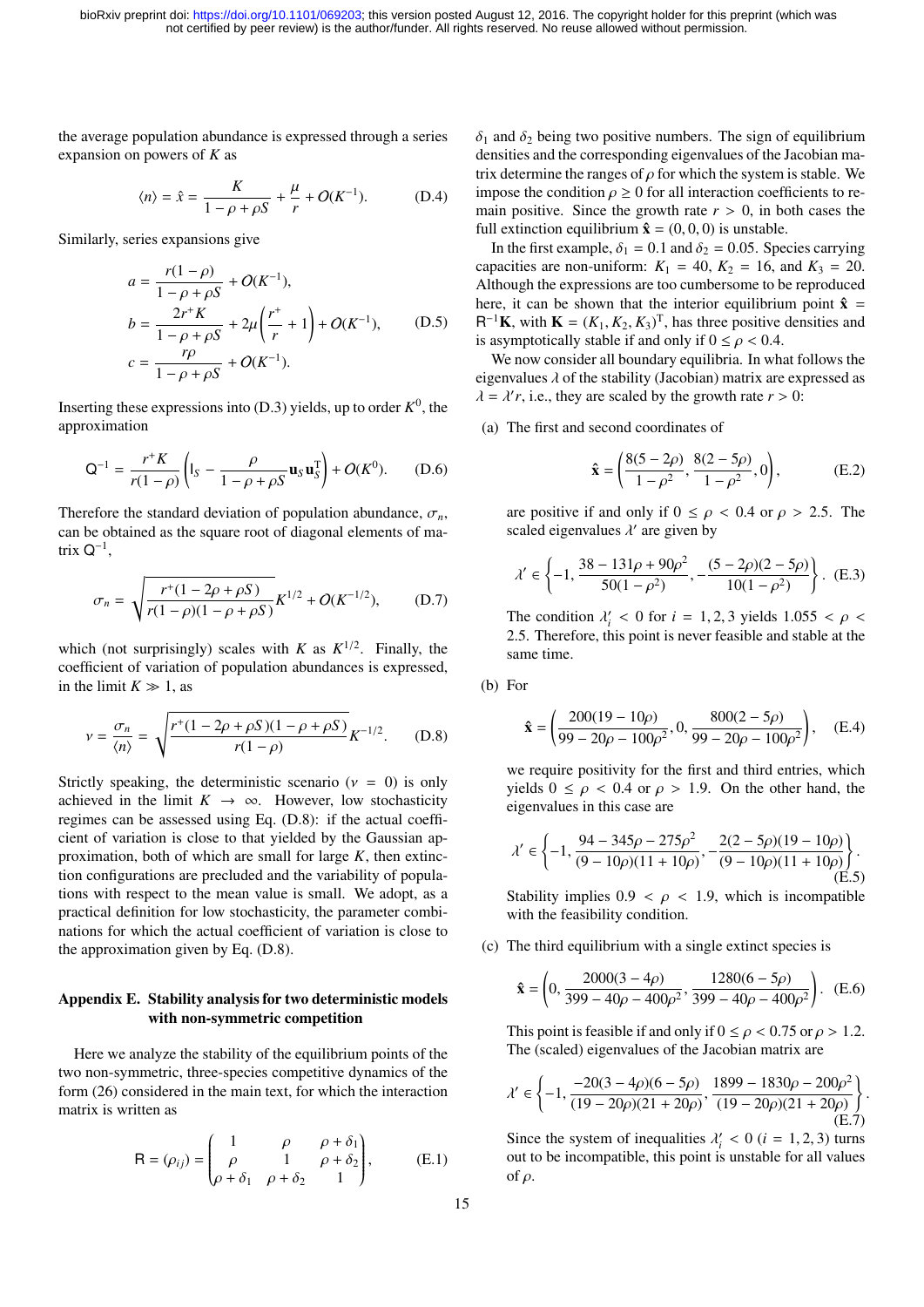- (d)  $\hat{\mathbf{x}}$  = (40, 0, 0): the scaled eigenvalues are {-1, (2  $(5\rho)/2$ ,  $2(2 - 5\rho)/5$ . This point is stable for  $\rho > 0.4$ .
- (e)  $\hat{\mathbf{x}} = (0, 16, 0)$ :  $\lambda' \in \{-1, (5 2\rho)/5, 4(6 5\rho)/25\}$ . The equilibrium point is stable if and only if  $\rho > 2.5$ equilibrium point is stable if and only if  $\rho > 2.5$ .
- (f)  $\hat{\mathbf{x}} = (0, 0, 20)$ :  $\lambda' \in \{-1, (19 10\rho)/20, 5(3 4\rho)/16\}$ .<br>Asymptotic stability is achieved for  $\rho > 1.9$ Asymptotic stability is achieved for  $\rho > 1.9$ .

As a result, in the range  $0 \le \rho < 0.4$ , the only stable point is the coexistence equilibrium. However, for  $\rho > 0.4$ , only twoextinct species equilibria remain asymptotically stable. Since the eigenvalues are continuous functions of model parameters, close to this example we can find multiple non-symmetric systems that exhibit a grouped, two-species extinction as  $\rho$  increases.

The second example shows that multiple stable equilibria can co-occur when interactions are chosen non-symmetrically. In this case, we have taken  $\delta_1 = 0.4$ ,  $\delta_2 = 0.3$  and  $K_1 = K_2 =$  $K_3 = 15$ . The densities of the interior equilibrium point are expressed as

$$
x_1 = 15(9 - 10\rho)(7 - 10\rho)/D(\rho),
$$
  
\n
$$
x_2 = 30(3 - 5\rho)(11 - 10\rho)/D(\rho),
$$
  
\n
$$
x_3 = 150(3 - 10\rho)(1 - \rho)/D(\rho),
$$
  
\n(E.8)

where  $D(\rho) = 75 - 116\rho - 160\rho^2 + 200\rho^3$ . The feasibility<br>analysis of the equilibrium point yields for  $\rho > 0$ , the ranges analysis of the equilibrium point yields, for  $\rho \geq 0$ , the ranges  $0 \leq \rho < 0.3$  or  $0.7 < \rho < 0.9$  or  $\rho > 1.1$ . The eigenvalues of the stability matrix can be fully calculated, although their expressions are too cumbersome to be reproduced here. It is easy to check that the three eigenvalues are negative if and only if  $0 \le \rho < 0.3$ . Therefore, this equilibrium point is interior and asymptotically stable if and only if  $0 \le \rho < 0.3$ .

We now summarize the stability analysis for boundary equilibria. All of them are feasible, so stability is only conditioned by the sign of eigenvalues (which are all real):

- (a)  $\hat{\mathbf{x}} = \begin{pmatrix} \frac{15}{1+\rho}, \\ 0, \\ 0, \\ 0, \frac{3-10\rho}{\rho} \end{pmatrix}$  $\frac{15}{1+\rho}$ , 0): the scaled eigenvalues  $\lambda'$  are  $\left\{-1, \frac{3-10\rho}{10(1+\rho)}\right\}$  $\frac{3-10\rho}{10(1+\rho)}, \frac{-1+\rho}{1+\rho}$  $1+\rho$  $\}$ . Therefore, this point is stable for 0.3 <  $\rho < 1.$
- (b)  $\hat{\mathbf{x}} = \left(\frac{75}{7+5\rho}, 0, \frac{75}{7+5\rho}\right)$ :  $\lambda' \in \left\{-1, \frac{11-10\rho}{2(7+5\rho)}\right\}$ <br>n unfeasible probl  $2(7+5\rho)$ conditions form an unfeasible problem, so this point turns  $\frac{-3+5\rho}{7+5\rho}$  $7+5\rho$ <br>1 sc }. The stability out to be unstable for any  $\rho$ .
- (c)  $\hat{\mathbf{x}} = \left(0, \frac{150}{13+10\rho}, \frac{150}{13+10\rho}\right)$  $\frac{150}{13+10\rho}$ table :  $\lambda' \in \left\{-1, \frac{9-10\rho}{13+10\rho}\right\}$  $\frac{9-10\rho}{13+10\rho}$ ,  $\frac{-7+10\rho}{13+10\rho}$ <br>of competitive  $13+10\rho$ o . Again, this point is unstable for all values of competitive overlap.
- (d)  $\hat{\mathbf{x}} = (15, 0, 0)$ : the scaled eigenvalues are  $\{-1, \frac{3}{2} \rho, 1 \rho\}$ . This point is stable for  $\rho > 1$ .  $-1, \frac{3}{5} - \rho, 1 - \rho$ . This point is stable for  $\rho > 1$ .
- (e)  $\hat{\mathbf{x}} = (0, 15, 0): \lambda' \in \{-1, \frac{7-10\rho}{10}, 1-\rho\}.$  The equilibrium point is stable if and only if  $\rho > 1$ point is stable if and only if  $\rho > 1$ .
- (f)  $\hat{\mathbf{x}} = (0, 0, 15)$ :  $\lambda' \in \{-1, \frac{3-5\rho}{5}, \frac{7-10\rho}{10}\}$ . Stability is attained for  $\rho > 0.7$ for  $\rho > 0.7$ .

Consequently, in the range  $0.3 < \rho < 0.7$  the only stable equilibrium point is  $\left(\frac{15}{1+\rho}, \frac{15}{1+\rho}, 0\right)$ . However, for  $0.7 < \rho < 1$  two stable equilibria co-occur: the former and a two-extinct species  $1+\rho$ ,  $1+\rho$ ,  $\lambda$ ,  $\lambda$ ,  $\lambda$ ,  $\lambda$ ,  $\lambda$ ,  $\lambda$ ,  $\lambda$ ,  $\lambda$ ,  $\lambda$ ,  $\lambda$ ,  $\lambda$ ,  $\lambda$ ,  $\lambda$ ,  $\lambda$ ,  $\lambda$ ,  $\lambda$ ,  $\lambda$ ,  $\lambda$ ,  $\lambda$ ,  $\lambda$ ,  $\lambda$ ,  $\lambda$ ,  $\lambda$ ,  $\lambda$ ,  $\lambda$ ,  $\lambda$ ,  $\lambda$ ,  $\lambda$ ,  $\lambda$ ,  $\lambda$ ,  $\lambda$ ,  $\lambda$ ,  $\lambda$ ,  $\lambda$ ,  $\lambda$ equilibrium,  $(0, 0, 15)$ . Depending on initial conditions, the dynamics can lead to one of them or to the other. For  $\rho > 1$ , however, the three equilibria with a single extant species are the only ones that remain asymptotically stable.

This example shows how the cascade of extinctions in nonsymmetric, deterministic models can be far from being determined due to the co-occurrence of multiple stable equilibria.

# References

- Alonso, D., McKane, A.J., Pascual, M., 2007. Stochastic amplification in epidemics. J. Roy. Soc London Interface 4, 575–582.
- Alonso, D., Ostling, A., Etienne, R.S., 2008. The implicit assumption of symmetry and the species abundance distribution. Ecol. Let. 11, 93–105.
- Black, A.J., McKane, A.J., 2012. Stochastic formulation of ecological models and their applications. Trends. Ecol. Evol. 27, 337–345.
- Bolker, B.M., Grenfell, B.T., 1995. Space, persistence, and dynamics of measles epidemics. Proc. R. Soc. Lond. B 348, 308–320.
- Bonachela, J.A., Muñoz, M.A., Levin, S.A., 2012. Patchiness and demographic noise in three ecological examples. J. Stat. Phys. 148, 723–739.
- Capitan, J.A., Cuenda, S., Alonso, D., 2015. How similar can ´ co-occurring species be in the presence of competition and ecological drift? J. R. Soc. Interface 12, 20150604.
- Capitan, J.A., Cuesta, J.A., 2011. Species assembly in model ´ ecosystems, I: Analysis of the population model and the invasion dynamics. J. Theor. Biol. 269, 330–343.
- Capitan, J.A., Cuesta, J.A., Bascompte, J., 2009. Statistical ´ mechanics of ecosystem assembly. Phys. Rev. Lett. 103, 168101–4.
- Capitan, J.A., Cuesta, J.A., Bascompte, J., 2011. Species as- ´ sembly in model ecosystems, II: Results of the assembly process. J. Theor. Biol. 269, 344–355.
- Chesson, P.L., 1990. MacArthur's consumer-resource model. Theor. Popul. Biol. 37, 26–38.
- Cinlar, E., 1975. Introduction to Stochastic Processes. Prentice-Hall, New York.
- Gause, G.F., 1934. The struggle for existence. Williams & Wilkins, Baltimore, MD.
- Haegeman, B., Loreau, M., 2011. A mathematical synthesis of niche and neutral theories in community ecology. J. Theor. Biol. 4, 263–271.